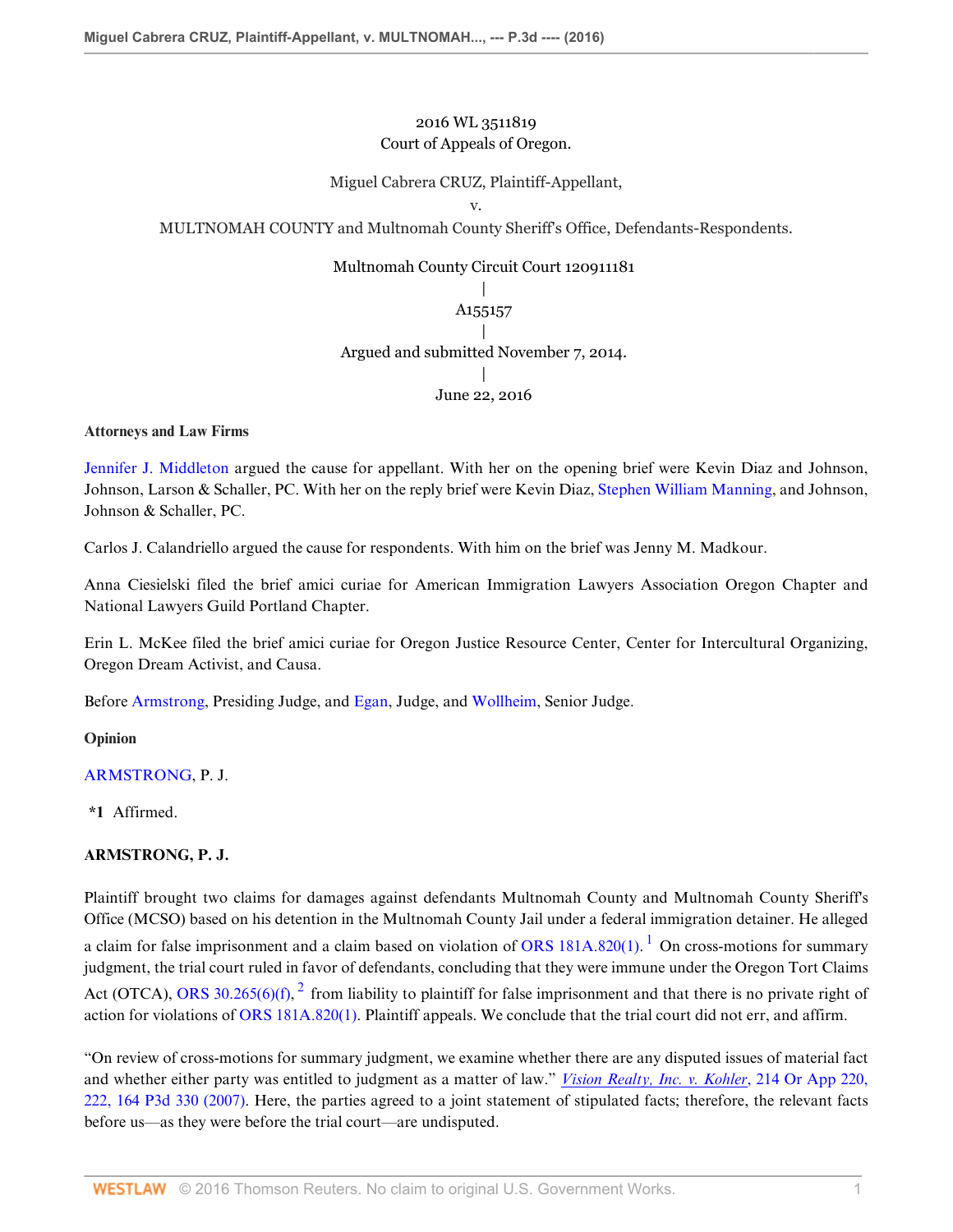The following facts are drawn from the parties' joint statement of stipulated facts, supplemented by undisputed facts in the record. Plaintiff was arrested on October 14, 2011, for disorderly conduct and booked into the Multnomah County Jail, which is operated by defendants.

That same evening, October 14, defendants received a fax from Immigration and Customs Enforcement (ICE) with the heading, "Immigration Detainer - Notice of Action." The detainer included a statement that the United States Department of Homeland Security (DHS or the Department) had initiated an investigation to determine whether plaintiff was subject to removal from the United States. It also stated: "Under Federal regulation [8 CFR § 287.7,](http://www.westlaw.com/Link/Document/FullText?findType=L&pubNum=1000547&cite=8CFRS287.7&originatingDoc=I0f7471303d5611e6a6699ce8baa114cf&refType=LQ&originationContext=document&vr=3.0&rs=cblt1.0&transitionType=DocumentItem&contextData=(sc.KeyciteAlert)) DHS requests that you maintain custody of this individual for a period not to exceed 48 hours (excluding Saturdays, Sundays, and Federal holidays) to provide adequate time for DHS to assume custody of the alien."<sup>[3](#page-9-2)</sup> The detainer was not accompanied by a warrant, an affidavit of probable cause, or a removal order.

<span id="page-1-0"></span>**\*2** Defendants continued to hold plaintiff on the disorderly conduct charge and another misdemeanor until his arraignment on October 17, 2011. At the arraignment, the charges against plaintiff were reduced to violations and the court issued an order stating "release def this case only." At that point, plaintiff was no longer subject to detention on any pending state or local charge, but defendants continued to hold him pursuant to the immigration detainer. Defendants held plaintiff for approximately 38 hours beyond the time that they otherwise would have released him, but for the detainer. ICE took plaintiff into custody on October 19, 2011. The federal government did not reimburse defendants for the cost of plaintiff's detention for the time that he was held beyond the time that he would otherwise have been released.

Plaintiff subsequently filed this action, alleging (1) that defendants had falsely imprisoned him during the 38 hours that he was held after his arraignment and (2) that defendants were liable for violating [ORS 181A.820\(1\).](http://www.westlaw.com/Link/Document/FullText?findType=L&pubNum=1000534&cite=ORSTS181A.820&originatingDoc=I0f7471303d5611e6a6699ce8baa114cf&refType=SP&originationContext=document&vr=3.0&rs=cblt1.0&transitionType=DocumentItem&contextData=(sc.KeyciteAlert)#co_pp_f1c50000821b0) Defendants' answer asserted that defendants had detained plaintiff under the authority of a federal regulation and that, even if that regulation were invalid, unconstitutional, or inapplicable, they were immune from liability under the apparent-authority immunity provision of the OTCA. Defendants also argued that [ORS 181A.820](http://www.westlaw.com/Link/Document/FullText?findType=L&pubNum=1000534&cite=ORSTS181A.820&originatingDoc=I0f7471303d5611e6a6699ce8baa114cf&refType=LQ&originationContext=document&vr=3.0&rs=cblt1.0&transitionType=DocumentItem&contextData=(sc.KeyciteAlert)) did not apply to their detention of plaintiff and, in any event, does not provide for a private right of action.

<span id="page-1-1"></span>The parties filed cross-motions for summary judgment. The only issues in dispute on summary judgment for the false-imprisonment claim were whether plaintiff's detention was unlawful<sup>[4](#page-10-0)</sup> and whether defendants were immune under the OTCA. Among the issues on summary judgment on plaintiff's statutory tort claim was whether [ORS 181A.820\(1\)](http://www.westlaw.com/Link/Document/FullText?findType=L&pubNum=1000534&cite=ORSTS181A.820&originatingDoc=I0f7471303d5611e6a6699ce8baa114cf&refType=SP&originationContext=document&vr=3.0&rs=cblt1.0&transitionType=DocumentItem&contextData=(sc.KeyciteAlert)#co_pp_f1c50000821b0) created a private right of action. The trial court concluded that defendants were immune under the OTCA and that there was no legislatively created statutory tort for violations of [ORS 181A.820.](http://www.westlaw.com/Link/Document/FullText?findType=L&pubNum=1000534&cite=ORSTS181A.820&originatingDoc=I0f7471303d5611e6a6699ce8baa114cf&refType=LQ&originationContext=document&vr=3.0&rs=cblt1.0&transitionType=DocumentItem&contextData=(sc.KeyciteAlert)) Accordingly, the trial court granted summary judgment for defendants, denied summary judgment for plaintiff, and entered a judgment in favor of defendants.

<span id="page-1-3"></span><span id="page-1-2"></span>Plaintiff appeals, raising three assignments of error. He first assigns error to the trial court's failure to expressly rule that defendants' detention of plaintiff was unlawful.  $^5$  $^5$  He next assigns error to the trial court's grant of summary judgment on plaintiff's false-imprisonment claim on the ground that defendants were immune under the OTCA. In his last assignment, he contends that the trial court erred in granting summary judgment on plaintiff's claim under [ORS 181A.820](http://www.westlaw.com/Link/Document/FullText?findType=L&pubNum=1000534&cite=ORSTS181A.820&originatingDoc=I0f7471303d5611e6a6699ce8baa114cf&refType=LQ&originationContext=document&vr=3.0&rs=cblt1.0&transitionType=DocumentItem&contextData=(sc.KeyciteAlert)) on the ground that the statute does not provide for a private right of action. <sup>[6](#page-10-2)</sup> We write to address only the second and third assignments of error; as explained in footnote 5, we reject plaintiff's first assignment of error without extended discussion.

# I. APPARENT-AUTHORITY IMMUNITY

**\*3** We first consider plaintiff's claim that the trial court erred in concluding that defendants were immune from liability under [ORS 30.265\(6\)\(f\),](http://www.westlaw.com/Link/Document/FullText?findType=L&pubNum=1000534&cite=ORSTS30.265&originatingDoc=I0f7471303d5611e6a6699ce8baa114cf&refType=SP&originationContext=document&vr=3.0&rs=cblt1.0&transitionType=DocumentItem&contextData=(sc.KeyciteAlert)#co_pp_5aa00000f37c3) the apparent-authority immunity provision of the OTCA. The OTCA partially waives the state's sovereign immunity, and it provides for indemnification and immunity for public actors in certain circumstances. [ORS](http://www.westlaw.com/Link/Document/FullText?findType=L&pubNum=1000534&cite=ORSTS30.260&originatingDoc=I0f7471303d5611e6a6699ce8baa114cf&refType=LQ&originationContext=document&vr=3.0&rs=cblt1.0&transitionType=DocumentItem&contextData=(sc.KeyciteAlert)) [30.260](http://www.westlaw.com/Link/Document/FullText?findType=L&pubNum=1000534&cite=ORSTS30.260&originatingDoc=I0f7471303d5611e6a6699ce8baa114cf&refType=LQ&originationContext=document&vr=3.0&rs=cblt1.0&transitionType=DocumentItem&contextData=(sc.KeyciteAlert)) - [30.300;](http://www.westlaw.com/Link/Document/FullText?findType=L&pubNum=1000534&cite=ORSTS30.300&originatingDoc=I0f7471303d5611e6a6699ce8baa114cf&refType=LQ&originationContext=document&vr=3.0&rs=cblt1.0&transitionType=DocumentItem&contextData=(sc.KeyciteAlert)) *see Horton v. OHSU*[, 359 Or 168, 221-25, \\_\\_\\_ P3d \\_\\_\\_ \(2016\)](http://www.westlaw.com/Link/Document/FullText?findType=Y&serNum=2038799616&pubNum=0000641&originatingDoc=I0f7471303d5611e6a6699ce8baa114cf&refType=RP&fi=co_pp_sp_641_221&originationContext=document&vr=3.0&rs=cblt1.0&transitionType=DocumentItem&contextData=(sc.KeyciteAlert)#co_pp_sp_641_221) (discussing history, function, and purposes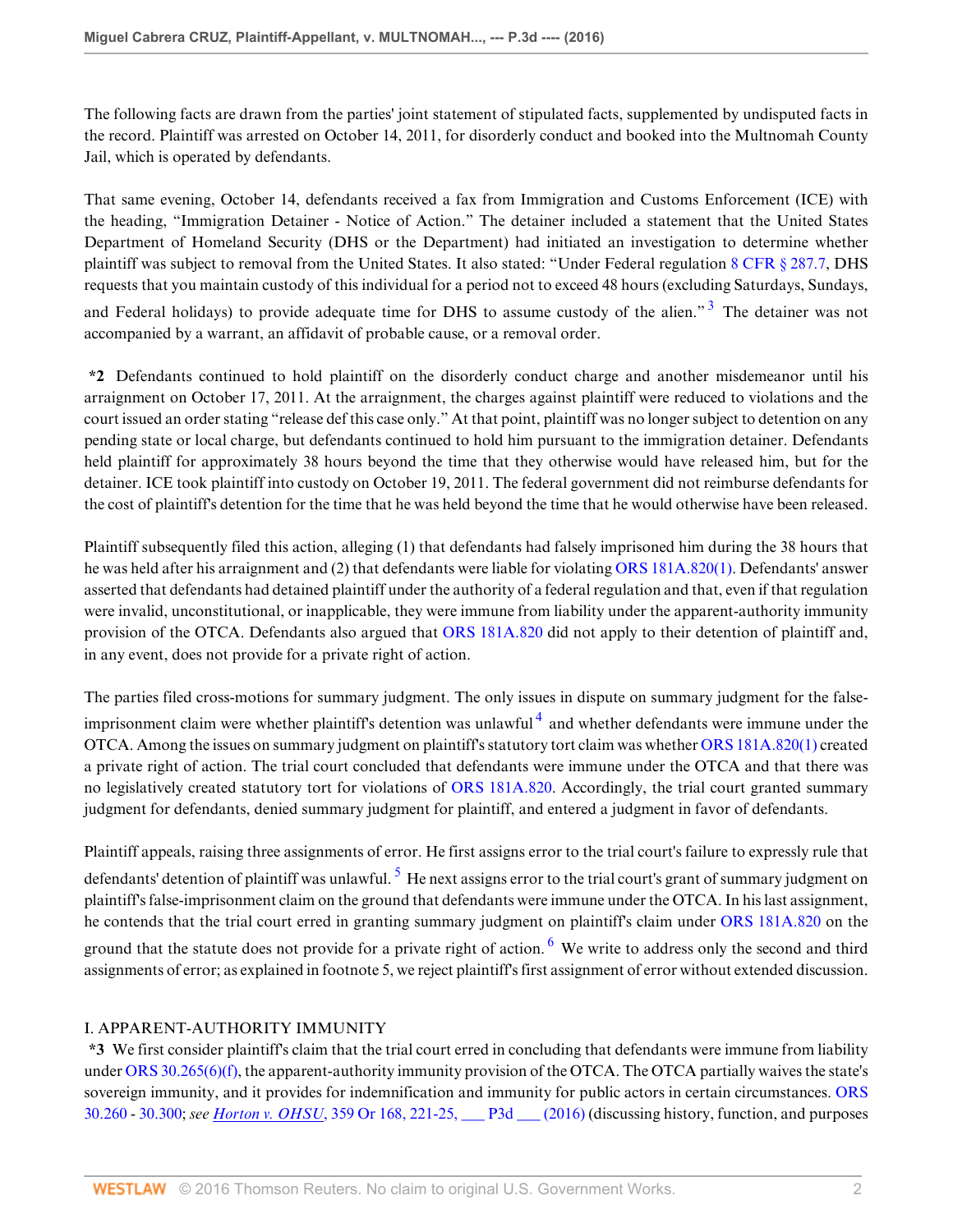of OTCA). ORS  $30.265(6)(f)$  provides that public actors are immune from liability if they act without bad faith or malice under the "apparent authority" of a law, but the law is "unconstitutional, invalid or inapplicable."

### A. *The Parties' Arguments Below*

The parties agree that, when defendants detained plaintiff beyond the time that they would otherwise have released him, they did so based on the immigration detainer and the federal regulation that it invoked, [8 CFR section 287.7\(d\)](http://www.westlaw.com/Link/Document/FullText?findType=L&pubNum=1000547&cite=8CFRS287.7&originatingDoc=I0f7471303d5611e6a6699ce8baa114cf&refType=LQ&originationContext=document&vr=3.0&rs=cblt1.0&transitionType=DocumentItem&contextData=(sc.KeyciteAlert)). Although we resolve plaintiff's second assignment of error as the trial court did—by concluding that defendants are immune under [ORS 30.265\(6\)\(f\)—](http://www.westlaw.com/Link/Document/FullText?findType=L&pubNum=1000534&cite=ORSTS30.265&originatingDoc=I0f7471303d5611e6a6699ce8baa114cf&refType=SP&originationContext=document&vr=3.0&rs=cblt1.0&transitionType=DocumentItem&contextData=(sc.KeyciteAlert)#co_pp_5aa00000f37c3)the parties' arguments to the trial court about [8 CFR section 287.7\(d\)](http://www.westlaw.com/Link/Document/FullText?findType=L&pubNum=1000547&cite=8CFRS287.7&originatingDoc=I0f7471303d5611e6a6699ce8baa114cf&refType=LQ&originationContext=document&vr=3.0&rs=cblt1.0&transitionType=DocumentItem&contextData=(sc.KeyciteAlert)) are relevant to both the framing and resolution of that issue. Consequently, we set out the parties' arguments in some detail.

Defendants asserted in their motion for summary judgment that plaintiff's detention was lawful, and therefore did not constitute false imprisonment, because it was mandated by [8 CFR section 287.7\(d\).](http://www.westlaw.com/Link/Document/FullText?findType=L&pubNum=1000547&cite=8CFRS287.7&originatingDoc=I0f7471303d5611e6a6699ce8baa114cf&refType=LQ&originationContext=document&vr=3.0&rs=cblt1.0&transitionType=DocumentItem&contextData=(sc.KeyciteAlert)) Plaintiff argued to the contrary that [8 CFR section 287.7\(d\)](http://www.westlaw.com/Link/Document/FullText?findType=L&pubNum=1000547&cite=8CFRS287.7&originatingDoc=I0f7471303d5611e6a6699ce8baa114cf&refType=LQ&originationContext=document&vr=3.0&rs=cblt1.0&transitionType=DocumentItem&contextData=(sc.KeyciteAlert)) embodies merely a request, not a mandate; it could not, therefore, authorize plaintiff's detention, because defendants were prohibited by constitutional and statutory provisions from complying with the request.

### [8 CFR section 287.7\(d\)](http://www.westlaw.com/Link/Document/FullText?findType=L&pubNum=1000547&cite=8CFRS287.7&originatingDoc=I0f7471303d5611e6a6699ce8baa114cf&refType=LQ&originationContext=document&vr=3.0&rs=cblt1.0&transitionType=DocumentItem&contextData=(sc.KeyciteAlert)) provides:

"Temporary detention at Department request. Upon a determination by the Department to issue a detainer for an alien not otherwise detained by a criminal justice agency, such agency shall maintain custody of the alien for a period not to exceed 48 hours, excluding Saturdays, Sundays, and holidays in order to permit assumption of custody by the Department."

(Italics omitted.) At the time of plaintiff's detention, defendants understood [8 CFR section 287.7\(d\)](http://www.westlaw.com/Link/Document/FullText?findType=L&pubNum=1000547&cite=8CFRS287.7&originatingDoc=I0f7471303d5611e6a6699ce8baa114cf&refType=LQ&originationContext=document&vr=3.0&rs=cblt1.0&transitionType=DocumentItem&contextData=(sc.KeyciteAlert)) to require the detention: The Department had made a "determination" to issue an immigration detainer, and plaintiff was "not otherwise detained by" defendants; defendants, therefore, "shall maintain custody of" plaintiff "for a period not to exceed 48 hours, excluding Saturdays, Sundays, and holidays in order to permit" the Department to take plaintiff into custody. [8 CFR section 287.7\(d\)](http://www.westlaw.com/Link/Document/FullText?findType=L&pubNum=1000547&cite=8CFRS287.7&originatingDoc=I0f7471303d5611e6a6699ce8baa114cf&refType=LQ&originationContext=document&vr=3.0&rs=cblt1.0&transitionType=DocumentItem&contextData=(sc.KeyciteAlert)). Defendants specifically pointed to the wording of [8 CFR section 287.7\(d\)](http://www.westlaw.com/Link/Document/FullText?findType=L&pubNum=1000547&cite=8CFRS287.7&originatingDoc=I0f7471303d5611e6a6699ce8baa114cf&refType=LQ&originationContext=document&vr=3.0&rs=cblt1.0&transitionType=DocumentItem&contextData=(sc.KeyciteAlert))—*viz*., "shall maintain custody"—as establishing that the regulation commanded defendants to detain plaintiff, notwithstanding any state law to the contrary.<sup>[7](#page-10-3)</sup>

<span id="page-2-0"></span>Plaintiff argued in his motion for summary judgment, and in response to defendants' motion that, notwithstanding the detainer and [8 CFR section 287.7\(d\),](http://www.westlaw.com/Link/Document/FullText?findType=L&pubNum=1000547&cite=8CFRS287.7&originatingDoc=I0f7471303d5611e6a6699ce8baa114cf&refType=LQ&originationContext=document&vr=3.0&rs=cblt1.0&transitionType=DocumentItem&contextData=(sc.KeyciteAlert)) defendants' detention of plaintiff was unlawful. He asserted that his detention was unlawful under [Article I, section 9, of the Oregon Constitution](http://www.westlaw.com/Link/Document/FullText?findType=L&pubNum=1003293&cite=ORCNARTIS9&originatingDoc=I0f7471303d5611e6a6699ce8baa114cf&refType=LQ&originationContext=document&vr=3.0&rs=cblt1.0&transitionType=DocumentItem&contextData=(sc.KeyciteAlert)) and under the Fourth Amendment to the United States Constitution because defendants lacked probable cause to believe that he had committed a crime for which he could be detained, and, he argued, the detainer did not provide defendants with probable cause. Plaintiff also asserted that his detention was prohibited under state law by [ORS 181A.820\(1\)](http://www.westlaw.com/Link/Document/FullText?findType=L&pubNum=1000534&cite=ORSTS181A.820&originatingDoc=I0f7471303d5611e6a6699ce8baa114cf&refType=SP&originationContext=document&vr=3.0&rs=cblt1.0&transitionType=DocumentItem&contextData=(sc.KeyciteAlert)#co_pp_f1c50000821b0). Moreover, he contended, contrary to defendants' assertion, [8 CFR section 287.7\(d\)](http://www.westlaw.com/Link/Document/FullText?findType=L&pubNum=1000547&cite=8CFRS287.7&originatingDoc=I0f7471303d5611e6a6699ce8baa114cf&refType=LQ&originationContext=document&vr=3.0&rs=cblt1.0&transitionType=DocumentItem&contextData=(sc.KeyciteAlert)) could not render plaintiff's detention lawful because, even if the regulation purported to authorize or require such a detention, that would violate the federal constitution. He argued further that the regulation could not provide authority for a detention that was contrary to state constitutional and statutory law, because a detainer issued under the regulation is merely a request to law enforcement agencies to hold a person, and defendants were prohibited under state law from complying with such a request.

**\*4** Plaintiff made a number of arguments in support of his construction of [8 CFR section 287.7\(d\)](http://www.westlaw.com/Link/Document/FullText?findType=L&pubNum=1000547&cite=8CFRS287.7&originatingDoc=I0f7471303d5611e6a6699ce8baa114cf&refType=LQ&originationContext=document&vr=3.0&rs=cblt1.0&transitionType=DocumentItem&contextData=(sc.KeyciteAlert)) as embodying a request rather than a command. He examined the text of the detainer, noting that the relevant portion is worded in terms of requests:

### "**It is requested that you:**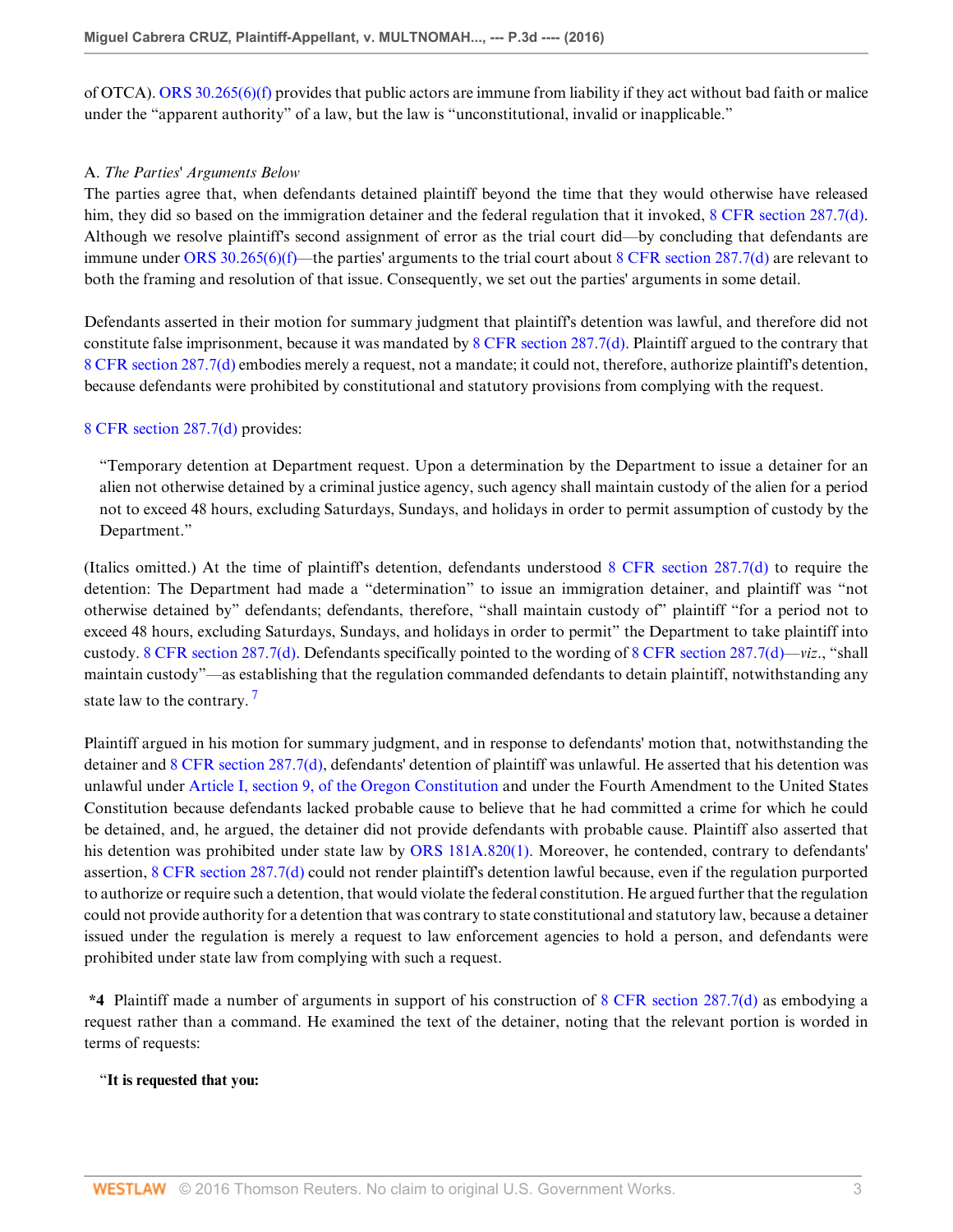"Please accept this notice as a detainer. This is for notification purposes only and does not limit your discretion in any decision affecting the offender's classification, work, and quarters assignments, or any other treatment which he or she would otherwise receive.

"[checked box] Under Federal regulation  $8$  CFR  $\S$  287.7, DHS requests that you maintain custody of this individual for a period not to exceed 48 hours (excluding Saturdays, Sundays, and Federal holidays) to provide adequate time for DHS to assume custody of the alien."

(Boldface in original.) He also analyzed the text of [8 CFR section 287.7,](http://www.westlaw.com/Link/Document/FullText?findType=L&pubNum=1000547&cite=8CFRS287.7&originatingDoc=I0f7471303d5611e6a6699ce8baa114cf&refType=LQ&originationContext=document&vr=3.0&rs=cblt1.0&transitionType=DocumentItem&contextData=(sc.KeyciteAlert)) pointing out that subsection (a) states that a detainer is "a request"; contending that, if subsection (d) were interpreted as mandatory, it would violate anti-commandeering principles of the Tenth Amendment to the United States Constitution and would exceed the Department's Congressional authorization; and noting that the Department had made statements asserting that [8 CFR](http://www.westlaw.com/Link/Document/FullText?findType=L&pubNum=1000547&cite=8CFRS287.7&originatingDoc=I0f7471303d5611e6a6699ce8baa114cf&refType=LQ&originationContext=document&vr=3.0&rs=cblt1.0&transitionType=DocumentItem&contextData=(sc.KeyciteAlert)) [section 287.7\(d\)](http://www.westlaw.com/Link/Document/FullText?findType=L&pubNum=1000547&cite=8CFRS287.7&originatingDoc=I0f7471303d5611e6a6699ce8baa114cf&refType=LQ&originationContext=document&vr=3.0&rs=cblt1.0&transitionType=DocumentItem&contextData=(sc.KeyciteAlert)) is not mandatory.

Plaintiff advanced a harmonizing construction of [8 CFR section 287.7\(d\)](http://www.westlaw.com/Link/Document/FullText?findType=L&pubNum=1000547&cite=8CFRS287.7&originatingDoc=I0f7471303d5611e6a6699ce8baa114cf&refType=LQ&originationContext=document&vr=3.0&rs=cblt1.0&transitionType=DocumentItem&contextData=(sc.KeyciteAlert)) "that comports with the rest of the regulation, the authorizing statute, and the commands of the Constitution," which construed the regulation as a whole as authorizing the making of requests to law enforcement agencies. Under plaintiff's construction, the word "shall" operates to "place[ ] an outer limit on the length of time that a local law enforcement agency may hold an individual pursuant to a detainer." In support of that interpretation, he quoted the Supreme Court's statement in *[Edward J. DeBartolo Corp. v. Florida Gulf](http://www.westlaw.com/Link/Document/FullText?findType=Y&serNum=1988050558&pubNum=0000708&originatingDoc=I0f7471303d5611e6a6699ce8baa114cf&refType=RP&originationContext=document&vr=3.0&rs=cblt1.0&transitionType=DocumentItem&contextData=(sc.KeyciteAlert)) Coast Bldg. & Constr. Trades Council*[, 485 US 568, 575, 108 S Ct 1392, 99 L Ed 2d 645 \(1988\),](http://www.westlaw.com/Link/Document/FullText?findType=Y&serNum=1988050558&pubNum=0000708&originatingDoc=I0f7471303d5611e6a6699ce8baa114cf&refType=RP&originationContext=document&vr=3.0&rs=cblt1.0&transitionType=DocumentItem&contextData=(sc.KeyciteAlert)) that, "where an otherwise acceptable construction of a statute would raise serious constitutional problems, the Court will construe the statute to avoid such problems unless such construction is plainly contrary to the intent of Congress."

In their answer, and as part of their arguments on the cross-motions for summary judgment, defendants raised a defense of apparent-authority immunity under [ORS 30.265\(6\)\(f\)](http://www.westlaw.com/Link/Document/FullText?findType=L&pubNum=1000534&cite=ORSTS30.265&originatingDoc=I0f7471303d5611e6a6699ce8baa114cf&refType=SP&originationContext=document&vr=3.0&rs=cblt1.0&transitionType=DocumentItem&contextData=(sc.KeyciteAlert)#co_pp_5aa00000f37c3). That assertion countered plaintiff's arguments that his detention was not, and could not be, authorized or mandated by [8 CFR section 287.7\(d\)](http://www.westlaw.com/Link/Document/FullText?findType=L&pubNum=1000547&cite=8CFRS287.7&originatingDoc=I0f7471303d5611e6a6699ce8baa114cf&refType=LQ&originationContext=document&vr=3.0&rs=cblt1.0&transitionType=DocumentItem&contextData=(sc.KeyciteAlert)) as defendants had asserted. Defendants pointed out in response to plaintiff's arguments that, even if construing [8 CFR section 287.7\(d\)](http://www.westlaw.com/Link/Document/FullText?findType=L&pubNum=1000547&cite=8CFRS287.7&originatingDoc=I0f7471303d5611e6a6699ce8baa114cf&refType=LQ&originationContext=document&vr=3.0&rs=cblt1.0&transitionType=DocumentItem&contextData=(sc.KeyciteAlert)) as mandatory —as they had—would cause the regulation to be "unconstitutional, \* \* \* invalid, or inapplicable \* \* \*, [d]efendants are still immune from liability and entitled to summary judgment as a matter of law" because they "acted in accordance with and pursuant to the plain language of" the regulation.

Plaintiff responded to defendants' defense of apparent-authority immunity by arguing that the regulation did not provide apparent authority because it is merely a request, and defendants could lawfully choose not to comply. Plaintiff also argued that defendants' assertion of the defense should be rejected in light of the fact that, in April 2013 (plaintiff's detention was in 2011), defendants had changed their practice of complying with all immigration detainers, which, plaintiff asserted, meant that defendants "believe[ ] [MCSO] has the leeway not to follow the regulation." He argued that defendants' assertion of apparent-authority immunity under those circumstances "suggests bad faith."

# B. *The Trial Court's Ruling*

**\*5** The trial court ruled in defendants' favor. In its letter opinion, the court, quoting *[Arizona v. United States](http://www.westlaw.com/Link/Document/FullText?findType=Y&serNum=2027964008&pubNum=0000708&originatingDoc=I0f7471303d5611e6a6699ce8baa114cf&refType=RP&fi=co_pp_sp_708_2498&originationContext=document&vr=3.0&rs=cblt1.0&transitionType=DocumentItem&contextData=(sc.KeyciteAlert)#co_pp_sp_708_2498)*, 567 US  $\sim$ , 132 S Ct 2492, 2498, 183 L Ed 2d 351 (2012), noted that the federal government has broad authority over " the subject of immigration and the status of aliens,' " which " 'rests, in part, on the National Government's constitutional power to "establish a[ ] uniform Rule of Naturalization," [U.S. Const., Art. I, § 8, cl. 4](http://www.westlaw.com/Link/Document/FullText?findType=L&pubNum=1000583&cite=USCOARTIS8CL4&originatingDoc=I0f7471303d5611e6a6699ce8baa114cf&refType=LQ&originationContext=document&vr=3.0&rs=cblt1.0&transitionType=DocumentItem&contextData=(sc.KeyciteAlert)), and its inherent power as sovereign to control and conduct relations with foreign nations.' "

The trial court reasoned that, if apparent-authority immunity applied to defendants' act of detaining plaintiff, then it would be unnecessary for the court to construe [8 CFR section 287.7](http://www.westlaw.com/Link/Document/FullText?findType=L&pubNum=1000547&cite=8CFRS287.7&originatingDoc=I0f7471303d5611e6a6699ce8baa114cf&refType=LQ&originationContext=document&vr=3.0&rs=cblt1.0&transitionType=DocumentItem&contextData=(sc.KeyciteAlert)). The court then examined the application of [ORS 30.265\(6\)\(f\)](http://www.westlaw.com/Link/Document/FullText?findType=L&pubNum=1000534&cite=ORSTS30.265&originatingDoc=I0f7471303d5611e6a6699ce8baa114cf&refType=SP&originationContext=document&vr=3.0&rs=cblt1.0&transitionType=DocumentItem&contextData=(sc.KeyciteAlert)#co_pp_5aa00000f37c3) to this case. It concluded that defendants were immune from liability because it was undisputed that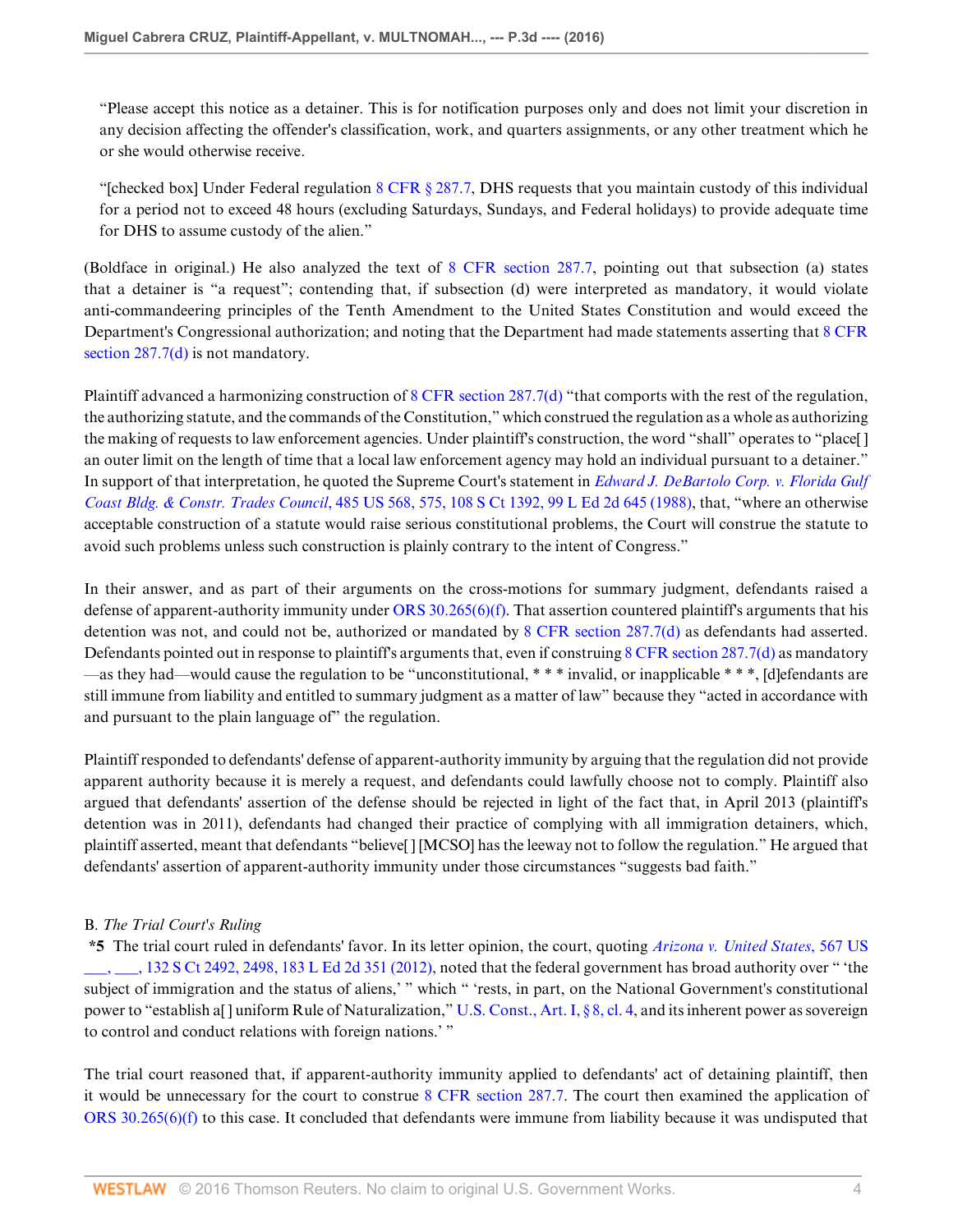<span id="page-4-0"></span>defendants' act of detaining plaintiff after his arraignment was pursuant to the detainer and [8 CFR section 287.7](http://www.westlaw.com/Link/Document/FullText?findType=L&pubNum=1000547&cite=8CFRS287.7&originatingDoc=I0f7471303d5611e6a6699ce8baa114cf&refType=LQ&originationContext=document&vr=3.0&rs=cblt1.0&transitionType=DocumentItem&contextData=(sc.KeyciteAlert)), the detention was under the "apparent authority" of the regulation, and plaintiff had not contended that defendants had acted in bad faith or with malice.  $^8$  $^8$  The trial court reasoned that each of plaintiff's arguments for why the regulation did not or could not authorize the detention was at its core a contention that the regulation was unconstitutional, invalid, or inapplicable, which are the circumstances in which apparent-authority immunity applies.

### C. *Analysis and Application of Apparent-Authority Immunity*

<span id="page-4-1"></span>On appeal, plaintiff renews the arguments that he made to the trial court, with some additions and refinements that respond to the trial court's expressed reasoning. <sup>[9](#page-10-5)</sup> We confine our analysis to the arguments that merit discussion. Those arguments reduce to two main contentions: (1) apparent-authority immunity has a reasonableness requirement, and defendants' interpretation of [8 CFR section 287.7](http://www.westlaw.com/Link/Document/FullText?findType=L&pubNum=1000547&cite=8CFRS287.7&originatingDoc=I0f7471303d5611e6a6699ce8baa114cf&refType=LQ&originationContext=document&vr=3.0&rs=cblt1.0&transitionType=DocumentItem&contextData=(sc.KeyciteAlert)) was unreasonable; (2) apparent-authority immunity does not apply when the regulation in question is constitutional, valid, and applicable and defendants have simply misinterpreted it.

### 1. *Reasonableness of interpretation of law*

**\*6** Plaintiff argues that a requirement of apparent-authority immunity under [ORS 30.265\(6\)\(f\)](http://www.westlaw.com/Link/Document/FullText?findType=L&pubNum=1000534&cite=ORSTS30.265&originatingDoc=I0f7471303d5611e6a6699ce8baa114cf&refType=SP&originationContext=document&vr=3.0&rs=cblt1.0&transitionType=DocumentItem&contextData=(sc.KeyciteAlert)#co_pp_5aa00000f37c3) is that the defendants' interpretation of the law be objectively reasonable, which he equates with "apparent." In support of that contention, he cites *Eads v. Borman*[, 351 Or 729, 277 P3d 503 \(2012\),](http://www.westlaw.com/Link/Document/FullText?findType=Y&serNum=2027569612&pubNum=0004645&originatingDoc=I0f7471303d5611e6a6699ce8baa114cf&refType=RP&originationContext=document&vr=3.0&rs=cblt1.0&transitionType=DocumentItem&contextData=(sc.KeyciteAlert)) which concerns the doctrine of "apparent authority" in the principal/agent context. *See id.* [at 736](http://www.westlaw.com/Link/Document/FullText?findType=Y&serNum=2027569612&pubNum=0000641&originatingDoc=I0f7471303d5611e6a6699ce8baa114cf&refType=RP&fi=co_pp_sp_641_736&originationContext=document&vr=3.0&rs=cblt1.0&transitionType=DocumentItem&contextData=(sc.KeyciteAlert)#co_pp_sp_641_736) ("Under this court's settled cases, '[a]pparent authority to do any particular act can be created only by some conduct of the principal which, when reasonably interpreted, causes a third party to believe that the principal consents to have the apparent agent act for him on that matter.' " (Quoting *[Jones v. Nunley](http://www.westlaw.com/Link/Document/FullText?findType=Y&serNum=1976113386&pubNum=0000661&originatingDoc=I0f7471303d5611e6a6699ce8baa114cf&refType=RP&originationContext=document&vr=3.0&rs=cblt1.0&transitionType=DocumentItem&contextData=(sc.KeyciteAlert))*, 274 Or [591, 595, 547 P2d 616 \(1976\)](http://www.westlaw.com/Link/Document/FullText?findType=Y&serNum=1976113386&pubNum=0000661&originatingDoc=I0f7471303d5611e6a6699ce8baa114cf&refType=RP&originationContext=document&vr=3.0&rs=cblt1.0&transitionType=DocumentItem&contextData=(sc.KeyciteAlert)).)).

Plaintiff does not explain why the principal/agent doctrine that he identifies would provide relevant context in determining the meaning of [ORS 30.265\(6\)\(f\),](http://www.westlaw.com/Link/Document/FullText?findType=L&pubNum=1000534&cite=ORSTS30.265&originatingDoc=I0f7471303d5611e6a6699ce8baa114cf&refType=SP&originationContext=document&vr=3.0&rs=cblt1.0&transitionType=DocumentItem&contextData=(sc.KeyciteAlert)#co_pp_5aa00000f37c3) and we are not persuaded that it does. Moreover, although we agree that the word "apparent" in ORS  $30.265(6)$  does aid in determining the boundaries of apparent-authority immunity, we do not conclude that the legislature intended for its application to be limited as strictly as plaintiff posits. Rather, as we explain below, the legislature intended to provide immunity to public actors who act without bad faith or malice under a law's "apparent authority"—that is, in accordance with a plausible construction of the law—but the law on which the public actors relied is unconstitutional, invalid, or inapplicable.

To determine what the legislature intended the boundaries of apparent-authority immunity to be, we examine the words of the statute itself and the relevant context. *See State v. Gaines*[, 346 Or 160, 171, 206 P3d 1042 \(2009\)](http://www.westlaw.com/Link/Document/FullText?findType=Y&serNum=2018718445&pubNum=0004645&originatingDoc=I0f7471303d5611e6a6699ce8baa114cf&refType=RP&originationContext=document&vr=3.0&rs=cblt1.0&transitionType=DocumentItem&contextData=(sc.KeyciteAlert)). In providing immunity to those acting "under apparent authority of a law," the legislature specified that the authority be "apparent." In context, the sense of the word "apparent" that the legislature intended is described in *Webster's Third New Int'l Dictionary*, 102-03 (unabridged ed 2002), as "readily manifest to senses or mind as real or true and supported by credible evidence of genuine existence but possibly distinct from or contrary to reality or truth." In that sense "apparent" is "distinguished from *actual*," and is synonymous with "seeming," "ostensible," and "illusory," and "may imply only distinctness from reality or truth." *Id*. at 103 (emphasis in original); *cf. [Ailes v. Portland Meadows](http://www.westlaw.com/Link/Document/FullText?findType=Y&serNum=1991203005&pubNum=0000661&originatingDoc=I0f7471303d5611e6a6699ce8baa114cf&refType=RP&originationContext=document&vr=3.0&rs=cblt1.0&transitionType=DocumentItem&contextData=(sc.KeyciteAlert))*, 312 Or 376, 381, 823 [P2d 956 \(1991\)](http://www.westlaw.com/Link/Document/FullText?findType=Y&serNum=1991203005&pubNum=0000661&originatingDoc=I0f7471303d5611e6a6699ce8baa114cf&refType=RP&originationContext=document&vr=3.0&rs=cblt1.0&transitionType=DocumentItem&contextData=(sc.KeyciteAlert)) (in plain-error context, "apparent" means something that is "obvious," or "not reasonably in dispute").

The legislature's word choice does not suggest that reliance on apparent authority may occur only after an investigation into the validity of the relied-upon law. Rather, the text of [ORS 30.265\(6\)\(f\)](http://www.westlaw.com/Link/Document/FullText?findType=L&pubNum=1000534&cite=ORSTS30.265&originatingDoc=I0f7471303d5611e6a6699ce8baa114cf&refType=SP&originationContext=document&vr=3.0&rs=cblt1.0&transitionType=DocumentItem&contextData=(sc.KeyciteAlert)#co_pp_5aa00000f37c3) indicates that the legislature intended that public actors acting without bad faith or malice could rely on their plausible interpretation of laws without facing liability for failing to investigate, harmonize, or adopt constructions that hedge against possible future invalidation. Accordingly, [ORS 30.265\(6\)\(f\)](http://www.westlaw.com/Link/Document/FullText?findType=L&pubNum=1000534&cite=ORSTS30.265&originatingDoc=I0f7471303d5611e6a6699ce8baa114cf&refType=SP&originationContext=document&vr=3.0&rs=cblt1.0&transitionType=DocumentItem&contextData=(sc.KeyciteAlert)#co_pp_5aa00000f37c3) applies to public actors who, acting without bad faith or malice, rely on their plausible interpretation of laws that turn out to be unconstitutional, invalid, or inapplicable.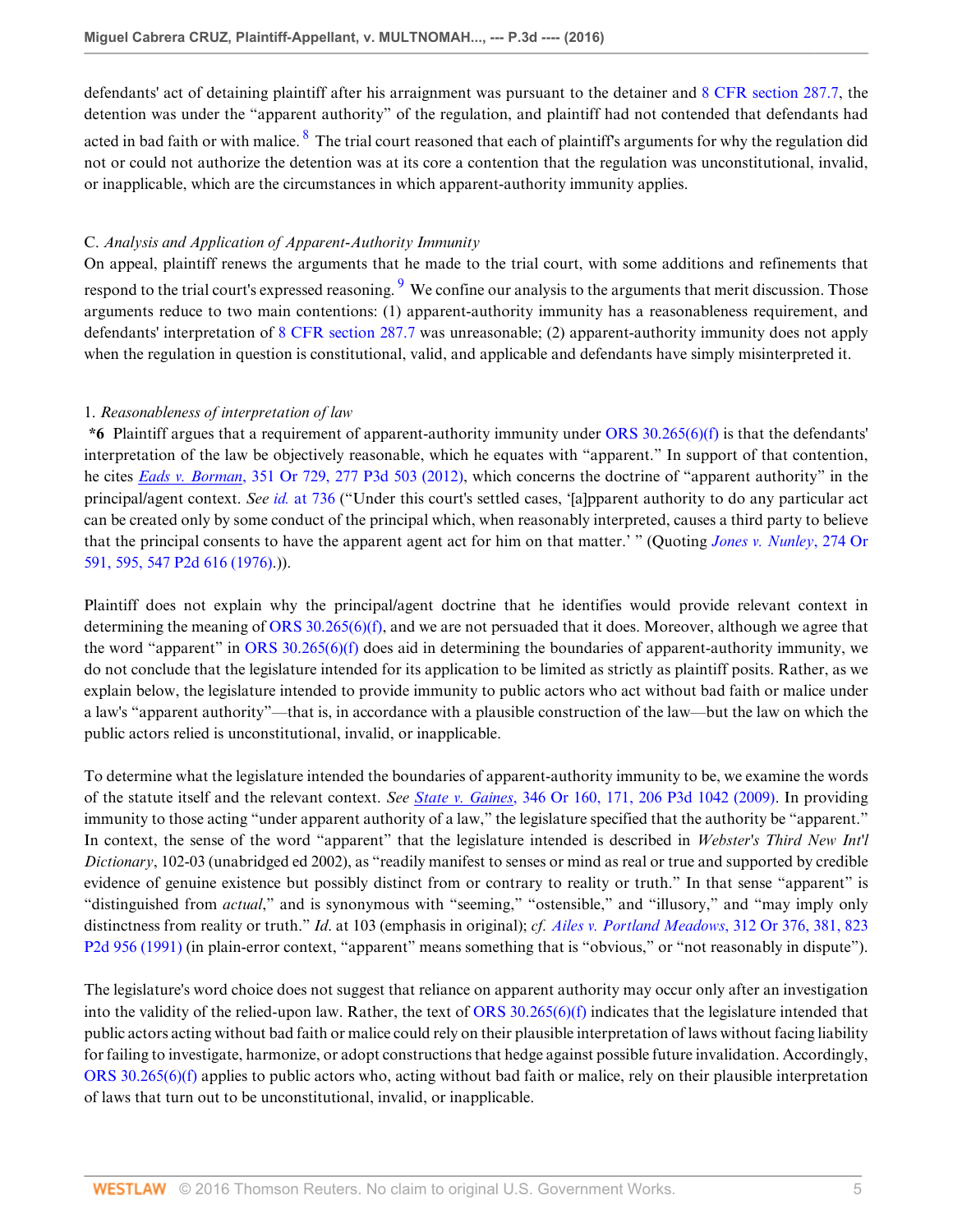<span id="page-5-0"></span>The legislative history of [ORS 30.265\(6\)\(f\)](http://www.westlaw.com/Link/Document/FullText?findType=L&pubNum=1000534&cite=ORSTS30.265&originatingDoc=I0f7471303d5611e6a6699ce8baa114cf&refType=SP&originationContext=document&vr=3.0&rs=cblt1.0&transitionType=DocumentItem&contextData=(sc.KeyciteAlert)#co_pp_5aa00000f37c3) supports that construction of the text. In 1967, when the OTCA as a whole was enacted, it contained a provision that stated that the OTCA waiver of immunity did not apply to "[a]ny claim based upon an act or omission of an officer, employe[e] or agent, exercising due care, in the execution of a valid or invalid statute, charter, ordinance, resolution or regulation." [ORS 30.265\(2\)\(d\) \(1967\).](http://www.westlaw.com/Link/Document/FullText?findType=L&pubNum=1000534&cite=ORSTS30.265&originatingDoc=I0f7471303d5611e6a6699ce8baa114cf&refType=SP&originationContext=document&vr=3.0&rs=cblt1.0&transitionType=DocumentItem&contextData=(sc.KeyciteAlert)#co_pp_58730000872b1) <sup>[10](#page-10-6)</sup> In 1969, the legislature replaced that provision with a provision that closely resembles the current version of ORS  $30.265(6)$ (f). The new provision removed the requirement that, for immunity to apply, the person on whose act the claim was based must have been "exercising due care" in the execution of the "valid or invalid" law. Instead, the new provision applied to acts done under the "apparent authority" of laws, and excluded acts "done or omitted in bad faith or with malice." Or Laws 1969, ch 429, § 1. Those changes indicate a legislative intention to replace a negligence standard in carrying out laws with a good-faith-belief standard, limited by the contours of "apparent authority." <sup>[11](#page-11-0)</sup>

<span id="page-5-1"></span>**\*7** *Higgins v. Redding*[, 34 Or App 1029, 580 P2d 580 \(1978\),](http://www.westlaw.com/Link/Document/FullText?findType=Y&serNum=1978129445&pubNum=0000661&originatingDoc=I0f7471303d5611e6a6699ce8baa114cf&refType=RP&originationContext=document&vr=3.0&rs=cblt1.0&transitionType=DocumentItem&contextData=(sc.KeyciteAlert)) a case in which we applied apparent-authority immunity, is consistent with that understanding. The plaintiff in *Higgins* was arrested on a warrant that a judge had issued based on the judge's belief that the plaintiff had violated the terms of his probation. The warrant was not supported by a sworn complaint. On appeal, we considered whether the judge could be liable for false arrest. We noted that the Supreme Court had held in *Utley v. City of Independence*[, 240 Or 384, 390, 402 P2d 91 \(1965\),](http://www.westlaw.com/Link/Document/FullText?findType=Y&serNum=1965123314&pubNum=0000661&originatingDoc=I0f7471303d5611e6a6699ce8baa114cf&refType=RP&originationContext=document&vr=3.0&rs=cblt1.0&transitionType=DocumentItem&contextData=(sc.KeyciteAlert)) that a judge who issues a warrant without a sworn complaint is not afforded judicial immunity, because "there is no judicial business properly before him, and he acts as a private citizen."

However, we observed in *Higgins* that *Utley* involved "an original warrant of arrest rather than the continuing supervision of a probationer by a court." *Higgins*[, 34 Or App at 1033](http://www.westlaw.com/Link/Document/FullText?findType=Y&serNum=1978129445&pubNum=0000642&originatingDoc=I0f7471303d5611e6a6699ce8baa114cf&refType=RP&fi=co_pp_sp_642_1033&originationContext=document&vr=3.0&rs=cblt1.0&transitionType=DocumentItem&contextData=(sc.KeyciteAlert)#co_pp_sp_642_1033). That was significant because a "court's powers with respect to a probationer are considerably broader than a court's powers with respect to the public at large," and a statute provided that a court could issue a warrant for a probationer's arrest for a probation violation at any time during probation. *Id*[. at 1033-34](http://www.westlaw.com/Link/Document/FullText?findType=Y&serNum=1978129445&pubNum=0000642&originatingDoc=I0f7471303d5611e6a6699ce8baa114cf&refType=RP&fi=co_pp_sp_642_1033&originationContext=document&vr=3.0&rs=cblt1.0&transitionType=DocumentItem&contextData=(sc.KeyciteAlert)#co_pp_sp_642_1033). Unlike the statutes at issue in *Utley* governing arrest for crimes, the statute in *Higgins* did not, by its terms, require "that a sworn complaint or affidavit be made as a precondition to the issuance of the warrant." *Id.* at 1034. We expressly declined to determine whether [Article I, section 9, of the Oregon Constitution](http://www.westlaw.com/Link/Document/FullText?findType=L&pubNum=1003293&cite=ORCNARTIS9&originatingDoc=I0f7471303d5611e6a6699ce8baa114cf&refType=LQ&originationContext=document&vr=3.0&rs=cblt1.0&transitionType=DocumentItem&contextData=(sc.KeyciteAlert)) ("no warrant shall issue but upon probable cause, supported by oath, or affirmation") or the Fourth Amendment to the United States Constitution ("no Warrants shall issue, but upon probable cause, supported by Oath or affirmation") might nevertheless impose that requirement. *Id*. Instead, we reasoned that it was "at least sufficient to say, for the purposes of this case, that the statute granted apparent authority to the district court judge to take the action he took, and the judge was therefore immune." *Id*.

Notably, the *Higgins* court did not undertake an analysis of whether the judge's reliance on the statute was reasonable. Rather, it pointed out that the judge had broad authority in the probation context and that the statute on which the judge had relied granted "apparent authority" for the judge's act. That we expressly declined to determine whether constitutional provisions might nevertheless impose an oath or affirmation requirement confirms that a person invoking apparent-authority immunity is not required to analyze the validity of a statute before relying on it, or to adopt a construction that would avoid constitutional infirmities.

## 2. *Defendants acted under the apparent authority of [8 CFR section 287.7\(d\)](http://www.westlaw.com/Link/Document/FullText?findType=L&pubNum=1000547&cite=8CFRS287.7&originatingDoc=I0f7471303d5611e6a6699ce8baa114cf&refType=LQ&originationContext=document&vr=3.0&rs=cblt1.0&transitionType=DocumentItem&contextData=(sc.KeyciteAlert)).*

<span id="page-5-2"></span>In the context of this case, then, defendants acted under the "apparent authority" of  $8$  CFR section 287.7(6)(f) if that regulation at least plausibly required them to detain plaintiff, as they believed that it did. Accordingly, we turn to whether defendants' construction of the regulation was plausible. Because the regulation has been the subject of much recent litigation, it is important to note that the relevant temporal context is whether defendants' construction was plausible at the time that they detained plaintiff in October 2011. That defendants have since changed their policy on complying with immigration detainers, or that a number of judicial decisions have since construed the regulation in the way that plaintiff advocates, has no bearing on that question.  $^{12}$  $^{12}$  $^{12}$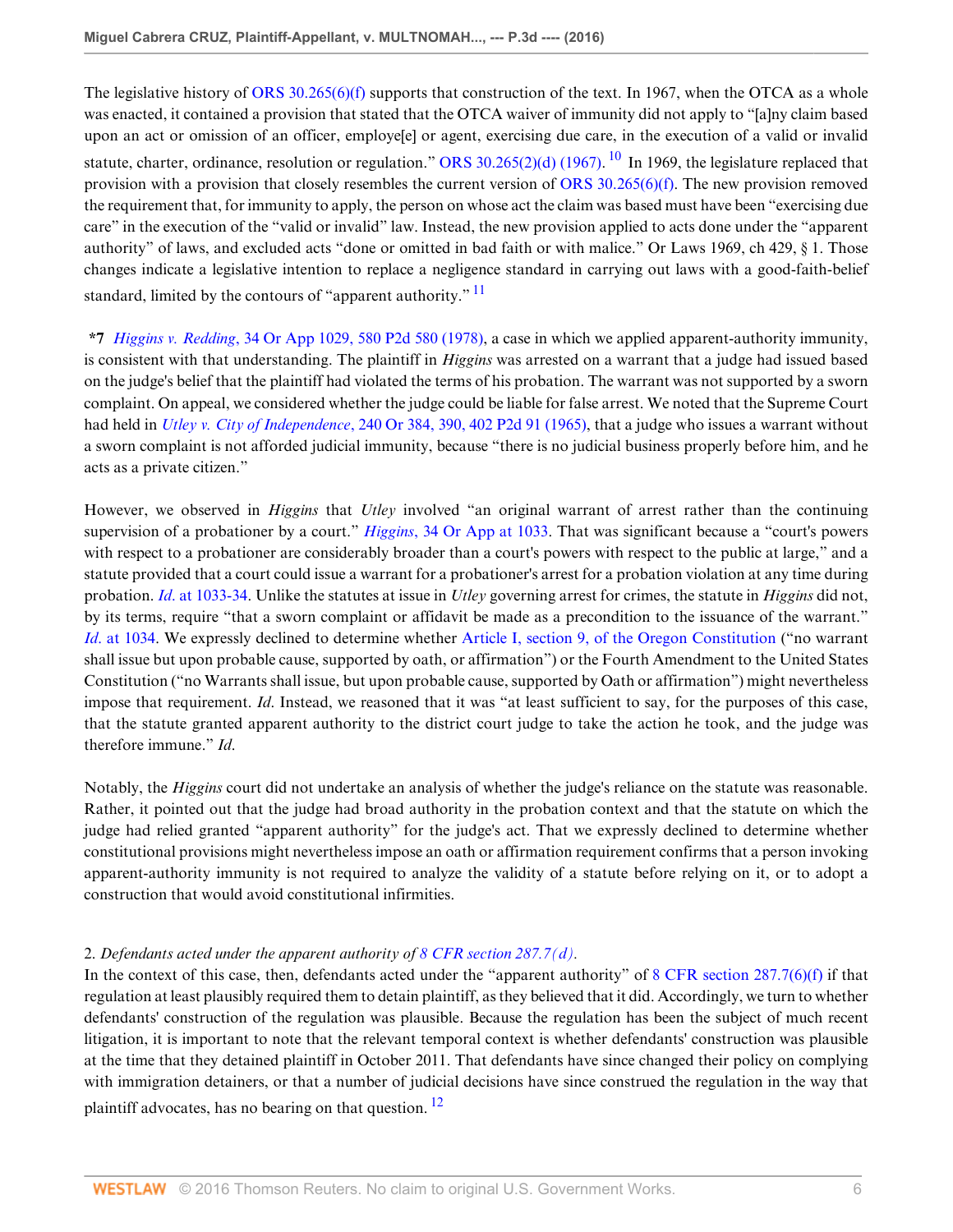**\*8** Defendants, citing *Davies Warehouse Co. v. Bowles*[, 321 US 144, 152-53, 64 S Ct 474, 88 L Ed 635 \(1944\),](http://www.westlaw.com/Link/Document/FullText?findType=Y&serNum=1944114960&pubNum=0000708&originatingDoc=I0f7471303d5611e6a6699ce8baa114cf&refType=RP&originationContext=document&vr=3.0&rs=cblt1.0&transitionType=DocumentItem&contextData=(sc.KeyciteAlert)) assert that, as a general rule, laws are presumed to be constitutional, and only in rare circumstances are public officials obligated to refuse to follow or give effect to a law that has not been ruled unconstitutional. *See also [Grossman v. City of Portland](http://www.westlaw.com/Link/Document/FullText?findType=Y&serNum=1994180907&pubNum=0000506&originatingDoc=I0f7471303d5611e6a6699ce8baa114cf&refType=RP&fi=co_pp_sp_506_1209&originationContext=document&vr=3.0&rs=cblt1.0&transitionType=DocumentItem&contextData=(sc.KeyciteAlert)#co_pp_sp_506_1209)*, [33 F3d 1200, 1209 \(9th Cir 1994\)](http://www.westlaw.com/Link/Document/FullText?findType=Y&serNum=1994180907&pubNum=0000506&originatingDoc=I0f7471303d5611e6a6699ce8baa114cf&refType=RP&fi=co_pp_sp_506_1209&originationContext=document&vr=3.0&rs=cblt1.0&transitionType=DocumentItem&contextData=(sc.KeyciteAlert)#co_pp_sp_506_1209) ("[W]hen a city council has duly enacted an ordinance, police officers on the street are ordinarily entitled to rely on the assumption that the council members have considered the views of legal counsel and concluded that the ordinance is a valid and constitutional exercise of authority."). As explained, defendants construed [8 CFR section 287.7\(d\)](http://www.westlaw.com/Link/Document/FullText?findType=L&pubNum=1000547&cite=8CFRS287.7&originatingDoc=I0f7471303d5611e6a6699ce8baa114cf&refType=LQ&originationContext=document&vr=3.0&rs=cblt1.0&transitionType=DocumentItem&contextData=(sc.KeyciteAlert)) as requiring them to detain plaintiff when they no longer had any other authority to detain him. They construed the other parts of [8 CFR section 287.7,](http://www.westlaw.com/Link/Document/FullText?findType=L&pubNum=1000547&cite=8CFRS287.7&originatingDoc=I0f7471303d5611e6a6699ce8baa114cf&refType=LQ&originationContext=document&vr=3.0&rs=cblt1.0&transitionType=DocumentItem&contextData=(sc.KeyciteAlert)) *see* 279 Or App at 4-5 n 3 (quoting applicable text of rule), as expressing requests for information and cooperation during the time that plaintiff was being held under state or local laws, and they construed subsection (d) as containing a mandatory command that comes into effect when the person named in the detainer would otherwise be released.

Plaintiff argues to the contrary that, in light of the other provisions of the regulation, which are framed as requests, and in light of the "clear and obvious" constitutional and statutory "infirmities," it was unreasonable for defendants to construe a single instance of the word "shall" as a mandatory command. Instead, the regulation should be construed, according to plaintiff, as expressing only requests, with subsection (d) merely setting a limit on the length of time that law enforcement agencies in receipt of detainers are asked to voluntarily hold the people named in the detainers, once they are no longer being held for any other reason. But we need not determine whether plaintiff's suggested construction of the regulation is correct, or more plausible than defendants' construction, because the question before us concerns solely whether *defendants'* construction was plausible.

We conclude that defendants' construction of  $8$  CFR section 287.7(d) was based on the text of the regulation, relied on an ordinary meaning of the word "shall," and was part of a coherent construction of the regulation as a whole. Because defendants' construction of [8 CFR section 287.7\(d\)](http://www.westlaw.com/Link/Document/FullText?findType=L&pubNum=1000547&cite=8CFRS287.7&originatingDoc=I0f7471303d5611e6a6699ce8baa114cf&refType=LQ&originationContext=document&vr=3.0&rs=cblt1.0&transitionType=DocumentItem&contextData=(sc.KeyciteAlert)) was plausible, they acted under the apparent authority of that regulation.

# 3. *Apparent-authority immunity applies to misinterpretations of otherwise valid laws.*

Plaintiff also contends that [ORS 30.265\(6\)\(f\)](http://www.westlaw.com/Link/Document/FullText?findType=L&pubNum=1000534&cite=ORSTS30.265&originatingDoc=I0f7471303d5611e6a6699ce8baa114cf&refType=SP&originationContext=document&vr=3.0&rs=cblt1.0&transitionType=DocumentItem&contextData=(sc.KeyciteAlert)#co_pp_5aa00000f37c3) provides "no immunity  $* * *$  for a sheriff's misinterpretation of a valid regulation," because "apparent authority immunity does not apply" when the law in question "is not unconstitutional, invalid or inapplicable." Plaintiff argues that, properly construed, [8 CFR section 287.7\(d\)](http://www.westlaw.com/Link/Document/FullText?findType=L&pubNum=1000547&cite=8CFRS287.7&originatingDoc=I0f7471303d5611e6a6699ce8baa114cf&refType=LQ&originationContext=document&vr=3.0&rs=cblt1.0&transitionType=DocumentItem&contextData=(sc.KeyciteAlert)) is not inapplicable to his detention and that defendants merely misinterpreted the regulation as requiring them to detain him. According to plaintiff, if the correctly construed regulation is not, in fact, unconstitutional, invalid, or inapplicable, then apparentauthority immunity does not apply to defendants' reliance on the regulation as authority to detain him.

Plaintiff simply misconceives the nature of an inapplicable law for purposes of apparent-authority immunity. A valid law that is misconstrued by a public actor to authorize or require the public actor to take a particular action is an inapplicable law—for purposes of apparent-authority immunity—if the law, properly construed, would not authorize or require the action. That is what occurred here, and our cases that have applied apparent-authority immunity confirm that a misconstrued law can constitute an inapplicable law under the statute.

For example, in *Elvrum v. Fish Commission*[, 14 Or App 1, 510 P2d 593 \(1973\),](http://www.westlaw.com/Link/Document/FullText?findType=Y&serNum=1973123629&pubNum=0000661&originatingDoc=I0f7471303d5611e6a6699ce8baa114cf&refType=RP&originationContext=document&vr=3.0&rs=cblt1.0&transitionType=DocumentItem&contextData=(sc.KeyciteAlert)) the plaintiffs alleged a claim that the defendants had "willfully, wrongfully or negligently *misinterpreted the applicable statutes* in denying [an] application" for a water permit. *Id.* [at 5](http://www.westlaw.com/Link/Document/FullText?findType=Y&serNum=1973123629&pubNum=0000642&originatingDoc=I0f7471303d5611e6a6699ce8baa114cf&refType=RP&fi=co_pp_sp_642_5&originationContext=document&vr=3.0&rs=cblt1.0&transitionType=DocumentItem&contextData=(sc.KeyciteAlert)#co_pp_sp_642_5) (emphasis added). The defendants asserted that they had acted under the apparent authority of several laws. We noted that the cause of action "was based on the contention that the statutory authority for the acts [was] either unconstitutional or inapplicable" and proceeded to apply apparent-authority immunity. *Id.* [at 7](http://www.westlaw.com/Link/Document/FullText?findType=Y&serNum=1973123629&pubNum=0000642&originatingDoc=I0f7471303d5611e6a6699ce8baa114cf&refType=RP&fi=co_pp_sp_642_7&originationContext=document&vr=3.0&rs=cblt1.0&transitionType=DocumentItem&contextData=(sc.KeyciteAlert)#co_pp_sp_642_7).

**\*9** Similarly, in *Burke v. Children's Services Division*[, 288 Or 533, 546-47, 607 P2d 141 \(1980\)](http://www.westlaw.com/Link/Document/FullText?findType=Y&serNum=1980104238&pubNum=0000661&originatingDoc=I0f7471303d5611e6a6699ce8baa114cf&refType=RP&originationContext=document&vr=3.0&rs=cblt1.0&transitionType=DocumentItem&contextData=(sc.KeyciteAlert)) (*Burke II*), the Supreme Court noted that, in an earlier iteration of that case, *[Burke v. Children's Services Division](http://www.westlaw.com/Link/Document/FullText?findType=Y&serNum=1976133127&pubNum=0000661&originatingDoc=I0f7471303d5611e6a6699ce8baa114cf&refType=RP&originationContext=document&vr=3.0&rs=cblt1.0&transitionType=DocumentItem&contextData=(sc.KeyciteAlert))*, 26 Or App 145, 147-48, 552 [P2d 592 \(1976\)](http://www.westlaw.com/Link/Document/FullText?findType=Y&serNum=1976133127&pubNum=0000661&originatingDoc=I0f7471303d5611e6a6699ce8baa114cf&refType=RP&originationContext=document&vr=3.0&rs=cblt1.0&transitionType=DocumentItem&contextData=(sc.KeyciteAlert)) (*Burke I*), we had held that the law on which the defendants had relied was inapplicable. The plaintiff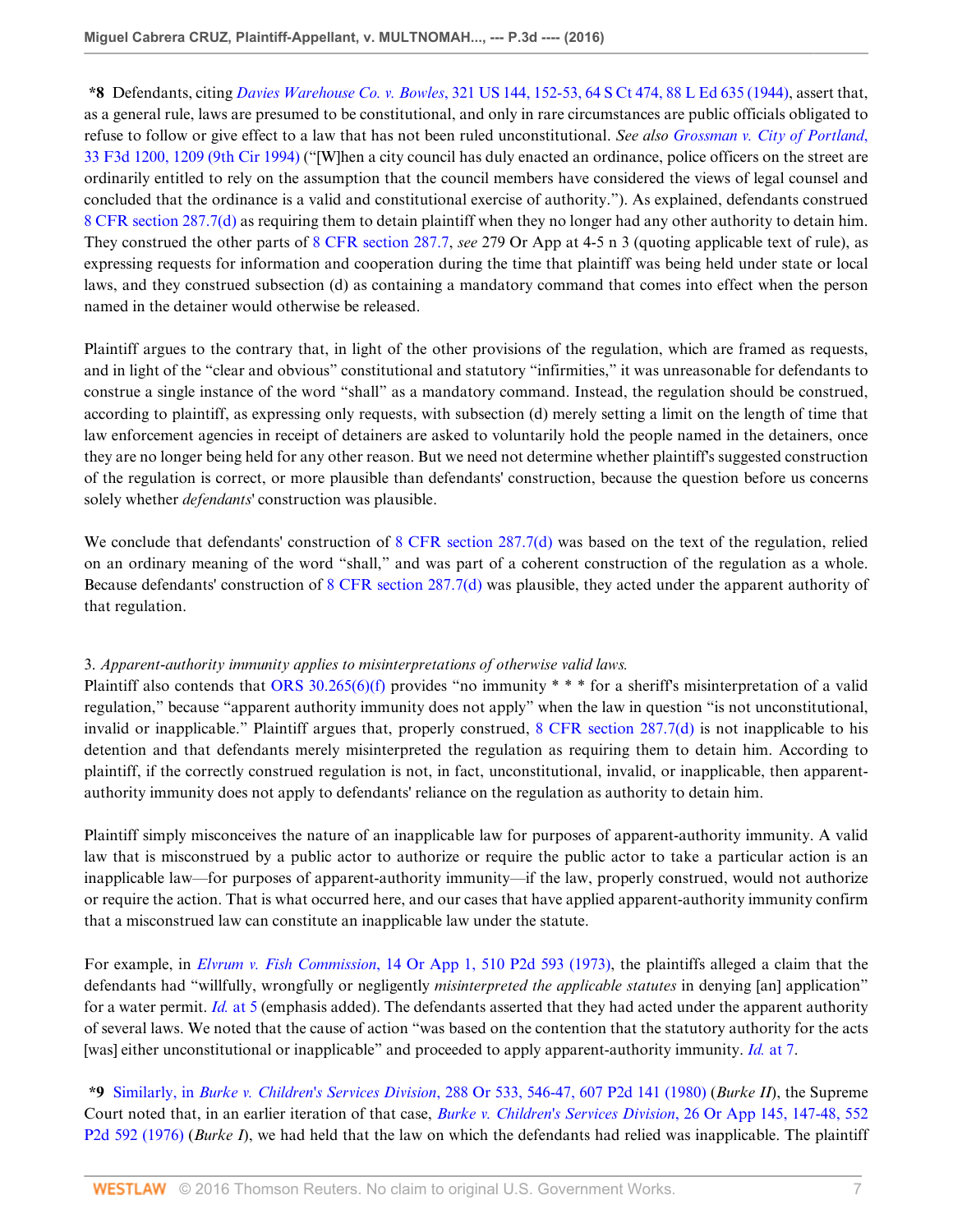had contended in *Burke I* that the defendants had terminated a benefits program without following certain procedures required by law. [26 Or App at 147-48](http://www.westlaw.com/Link/Document/FullText?findType=Y&serNum=1976133127&pubNum=0000642&originatingDoc=I0f7471303d5611e6a6699ce8baa114cf&refType=RP&fi=co_pp_sp_642_147&originationContext=document&vr=3.0&rs=cblt1.0&transitionType=DocumentItem&contextData=(sc.KeyciteAlert)#co_pp_sp_642_147). The defendants had asserted that their termination of the program was not subject to those requirements because it fell under an exception for "internal management directives." *Id*. We held that the exception for internal management directives did not apply. *Id*[. at 151.](http://www.westlaw.com/Link/Document/FullText?findType=Y&serNum=1976133127&pubNum=0000642&originatingDoc=I0f7471303d5611e6a6699ce8baa114cf&refType=RP&fi=co_pp_sp_642_151&originationContext=document&vr=3.0&rs=cblt1.0&transitionType=DocumentItem&contextData=(sc.KeyciteAlert)#co_pp_sp_642_151) Defendants had, therefore, misinterpreted the law as permitting the program to be terminated without following the required procedures. In *Burke II*, the Supreme Court held that apparent-authority immunity applied to the defendants' reliance on the misinterpreted exception. *[Burke II](http://www.westlaw.com/Link/Document/FullText?findType=Y&serNum=1980104238&pubNum=0000641&originatingDoc=I0f7471303d5611e6a6699ce8baa114cf&refType=RP&fi=co_pp_sp_641_547&originationContext=document&vr=3.0&rs=cblt1.0&transitionType=DocumentItem&contextData=(sc.KeyciteAlert)#co_pp_sp_641_547)*, [288 Or at 547-48.](http://www.westlaw.com/Link/Document/FullText?findType=Y&serNum=1980104238&pubNum=0000641&originatingDoc=I0f7471303d5611e6a6699ce8baa114cf&refType=RP&fi=co_pp_sp_641_547&originationContext=document&vr=3.0&rs=cblt1.0&transitionType=DocumentItem&contextData=(sc.KeyciteAlert)#co_pp_sp_641_547) Thus, apparent-authority immunity can apply even when the apparent authority on which the public actors relied is based on a misinterpretation of an otherwise valid law.

In sum, the trial court correctly concluded that defendants had acted under the apparent authority of [8 CFR section](http://www.westlaw.com/Link/Document/FullText?findType=L&pubNum=1000547&cite=8CFRS287.7&originatingDoc=I0f7471303d5611e6a6699ce8baa114cf&refType=LQ&originationContext=document&vr=3.0&rs=cblt1.0&transitionType=DocumentItem&contextData=(sc.KeyciteAlert)) [287.7\(d\)](http://www.westlaw.com/Link/Document/FullText?findType=L&pubNum=1000547&cite=8CFRS287.7&originatingDoc=I0f7471303d5611e6a6699ce8baa114cf&refType=LQ&originationContext=document&vr=3.0&rs=cblt1.0&transitionType=DocumentItem&contextData=(sc.KeyciteAlert)) in detaining plaintiff and were therefore immune from liability to plaintiff for his detention. We therefore affirm the trial court's summary judgment rulings on plaintiff's false-imprisonment claim.

## II. STATUTORY TORT UNDER [ORS 181A.820\(1\)](http://www.westlaw.com/Link/Document/FullText?findType=L&pubNum=1000534&cite=ORSTS181A.820&originatingDoc=I0f7471303d5611e6a6699ce8baa114cf&refType=SP&originationContext=document&vr=3.0&rs=cblt1.0&transitionType=DocumentItem&contextData=(sc.KeyciteAlert)#co_pp_f1c50000821b0)

<span id="page-7-0"></span>We turn to plaintiff's statutory tort claim. <sup>[13](#page-11-2)</sup> [ORS 181A.820\(1\)](http://www.westlaw.com/Link/Document/FullText?findType=L&pubNum=1000534&cite=ORSTS181A.820&originatingDoc=I0f7471303d5611e6a6699ce8baa114cf&refType=SP&originationContext=document&vr=3.0&rs=cblt1.0&transitionType=DocumentItem&contextData=(sc.KeyciteAlert)#co_pp_f1c50000821b0) provides that Oregon law enforcement agencies are not to use their funds, "equipment or personnel for the purpose of detecting or apprehending persons whose only violation of law is that they are persons of foreign citizenship present in the United States in violation of federal immigration laws." Plaintiff alleged in his complaint a statutory tort based on defendants' violation of that statute. Defendants argued on summary judgment that the legislature did not create a private right of action for money damages for violations of [ORS 181A.820\(1\).](http://www.westlaw.com/Link/Document/FullText?findType=L&pubNum=1000534&cite=ORSTS181A.820&originatingDoc=I0f7471303d5611e6a6699ce8baa114cf&refType=SP&originationContext=document&vr=3.0&rs=cblt1.0&transitionType=DocumentItem&contextData=(sc.KeyciteAlert)#co_pp_f1c50000821b0) The trial court assumed without deciding that [ORS 181A.820\(1\)](http://www.westlaw.com/Link/Document/FullText?findType=L&pubNum=1000534&cite=ORSTS181A.820&originatingDoc=I0f7471303d5611e6a6699ce8baa114cf&refType=SP&originationContext=document&vr=3.0&rs=cblt1.0&transitionType=DocumentItem&contextData=(sc.KeyciteAlert)#co_pp_f1c50000821b0) prohibited defendants' use of public resources to detain plaintiff, and that it also imposed an obligation on defendants to release people "in plaintiff's situation." It concluded, however, that plaintiff's claim under the statute nevertheless failed as a matter of law because the legislature had not created a private right of action sounding in tort for violation of the duty imposed by the statute. The trial court consequently denied plaintiff's motion for partial summary judgment and granted defendants' motion for summary judgment on plaintiff's statutory tort claim.

Our standard of review on this claim is the same as on the previous claim, and the facts here are those to which the parties stipulated for purposes of summary judgment. *See Vision Realty*[, 214 Or App at 222](http://www.westlaw.com/Link/Document/FullText?findType=Y&serNum=2012773898&pubNum=0000642&originatingDoc=I0f7471303d5611e6a6699ce8baa114cf&refType=RP&fi=co_pp_sp_642_222&originationContext=document&vr=3.0&rs=cblt1.0&transitionType=DocumentItem&contextData=(sc.KeyciteAlert)#co_pp_sp_642_222) ("On review of cross-motions for summary judgment, we examine whether there are any disputed issues of material fact and whether either party was entitled to judgment as a matter of law.").

Plaintiff assigns error to the trial court's summary judgment rulings, arguing that the trial court erroneously concluded that the legislature did not create a private right of action for enforcement of [ORS 181A.820\(1\).](http://www.westlaw.com/Link/Document/FullText?findType=L&pubNum=1000534&cite=ORSTS181A.820&originatingDoc=I0f7471303d5611e6a6699ce8baa114cf&refType=SP&originationContext=document&vr=3.0&rs=cblt1.0&transitionType=DocumentItem&contextData=(sc.KeyciteAlert)#co_pp_f1c50000821b0) He acknowledges that "the legislature did not expressly include a right of action for people harmed by violations of the statute," but he contends that the statute imposes a duty and that the legislature intended to provide a private right of action for enforcement of that duty. Defendants argue in response that the text and context of the statute reveal no legislative intention to create a statutory tort, and that the legislative history of the statute instead reveals a contrary intention. As we will explain, we agree that the legislature's intention was not to create a statutory tort for violation of the duty imposed by [ORS](http://www.westlaw.com/Link/Document/FullText?findType=L&pubNum=1000534&cite=ORSTS181A.820&originatingDoc=I0f7471303d5611e6a6699ce8baa114cf&refType=SP&originationContext=document&vr=3.0&rs=cblt1.0&transitionType=DocumentItem&contextData=(sc.KeyciteAlert)#co_pp_f1c50000821b0) [181A.820\(1\)](http://www.westlaw.com/Link/Document/FullText?findType=L&pubNum=1000534&cite=ORSTS181A.820&originatingDoc=I0f7471303d5611e6a6699ce8baa114cf&refType=SP&originationContext=document&vr=3.0&rs=cblt1.0&transitionType=DocumentItem&contextData=(sc.KeyciteAlert)#co_pp_f1c50000821b0). The trial court, therefore, correctly concluded that plaintiff's claim under [ORS 181A.820\(1\)](http://www.westlaw.com/Link/Document/FullText?findType=L&pubNum=1000534&cite=ORSTS181A.820&originatingDoc=I0f7471303d5611e6a6699ce8baa114cf&refType=SP&originationContext=document&vr=3.0&rs=cblt1.0&transitionType=DocumentItem&contextData=(sc.KeyciteAlert)#co_pp_f1c50000821b0) fails as a matter of law. [14](#page-11-3)

<span id="page-7-2"></span><span id="page-7-1"></span>**\*10** The Supreme Court has explained that, "[w]hen a party asserts a right of action to enforce a duty created by a statute, the first question is whether the statute expressly or impliedly indicates that the legislature intended to create or to deny such a right of action. That is a matter of statutory construction." *[Doyle v. City of Medford](http://www.westlaw.com/Link/Document/FullText?findType=Y&serNum=2034583287&pubNum=0004645&originatingDoc=I0f7471303d5611e6a6699ce8baa114cf&refType=RP&originationContext=document&vr=3.0&rs=cblt1.0&transitionType=DocumentItem&contextData=(sc.KeyciteAlert))*, 356 Or 336, 363, 337 [P3d 797 \(2014\).](http://www.westlaw.com/Link/Document/FullText?findType=Y&serNum=2034583287&pubNum=0004645&originatingDoc=I0f7471303d5611e6a6699ce8baa114cf&refType=RP&originationContext=document&vr=3.0&rs=cblt1.0&transitionType=DocumentItem&contextData=(sc.KeyciteAlert)) Here, plaintiff alleged his claim as a "statutory tort." We begin, then, with an examination of the text, context, and legislative history of [ORS 181A.820\(1\)](http://www.westlaw.com/Link/Document/FullText?findType=L&pubNum=1000534&cite=ORSTS181A.820&originatingDoc=I0f7471303d5611e6a6699ce8baa114cf&refType=SP&originationContext=document&vr=3.0&rs=cblt1.0&transitionType=DocumentItem&contextData=(sc.KeyciteAlert)#co_pp_f1c50000821b0) to determine if there is an indication that the legislature "intended to create or to deny" statutory liability sounding in tort. [15](#page-11-4) *Id*[. at 338-39;](http://www.westlaw.com/Link/Document/FullText?findType=Y&serNum=2034583287&pubNum=0000641&originatingDoc=I0f7471303d5611e6a6699ce8baa114cf&refType=RP&fi=co_pp_sp_641_338&originationContext=document&vr=3.0&rs=cblt1.0&transitionType=DocumentItem&contextData=(sc.KeyciteAlert)#co_pp_sp_641_338) *Deckard v. Bunch*[, 358 Or 754, 759-60, 370](http://www.westlaw.com/Link/Document/FullText?findType=Y&serNum=2038457474&pubNum=0004645&originatingDoc=I0f7471303d5611e6a6699ce8baa114cf&refType=RP&originationContext=document&vr=3.0&rs=cblt1.0&transitionType=DocumentItem&contextData=(sc.KeyciteAlert)) [P3d 478 \(2016\)](http://www.westlaw.com/Link/Document/FullText?findType=Y&serNum=2038457474&pubNum=0004645&originatingDoc=I0f7471303d5611e6a6699ce8baa114cf&refType=RP&originationContext=document&vr=3.0&rs=cblt1.0&transitionType=DocumentItem&contextData=(sc.KeyciteAlert)).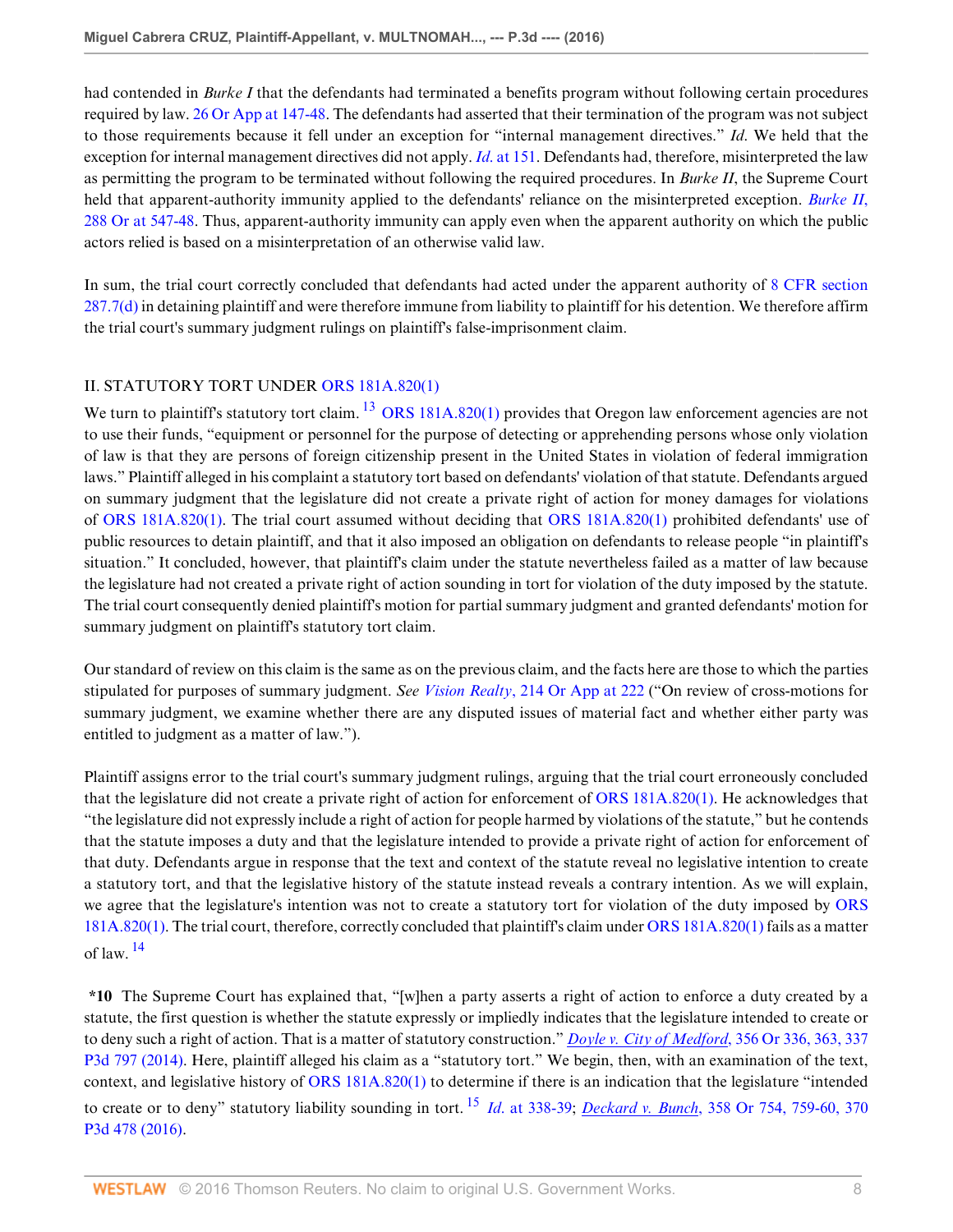[ORS 181A.820\(1\)](http://www.westlaw.com/Link/Document/FullText?findType=L&pubNum=1000534&cite=ORSTS181A.820&originatingDoc=I0f7471303d5611e6a6699ce8baa114cf&refType=SP&originationContext=document&vr=3.0&rs=cblt1.0&transitionType=DocumentItem&contextData=(sc.KeyciteAlert)#co_pp_f1c50000821b0) prohibits Oregon law enforcement agencies from using funds, equipment, or personnel on certain activities. It appears to be in the nature of a policy directive from the state to law enforcement agencies and the public bodies overseeing them on how public funds, equipment, and personnel are to be used. Even if [ORS 181A.820\(1\)](http://www.westlaw.com/Link/Document/FullText?findType=L&pubNum=1000534&cite=ORSTS181A.820&originatingDoc=I0f7471303d5611e6a6699ce8baa114cf&refType=SP&originationContext=document&vr=3.0&rs=cblt1.0&transitionType=DocumentItem&contextData=(sc.KeyciteAlert)#co_pp_f1c50000821b0) imposes a duty on law enforcement agencies not to engage in the listed activities, that alone is not enough to conclude that the legislature intended to create a statutory tort for violation of that duty. *Deckard*[, 358 Or at 765-66.](http://www.westlaw.com/Link/Document/FullText?findType=Y&serNum=2038457474&pubNum=0000641&originatingDoc=I0f7471303d5611e6a6699ce8baa114cf&refType=RP&fi=co_pp_sp_641_765&originationContext=document&vr=3.0&rs=cblt1.0&transitionType=DocumentItem&contextData=(sc.KeyciteAlert)#co_pp_sp_641_765)

*Doyle* explains that, "[i]n determining whether the legislature impliedly intended to create a private right of action for violation of a statutory duty, this court has generally focused on two factors." [356 Or at 345](http://www.westlaw.com/Link/Document/FullText?findType=Y&serNum=2034583287&pubNum=0000641&originatingDoc=I0f7471303d5611e6a6699ce8baa114cf&refType=RP&fi=co_pp_sp_641_345&originationContext=document&vr=3.0&rs=cblt1.0&transitionType=DocumentItem&contextData=(sc.KeyciteAlert)#co_pp_sp_641_345). The first factor is "whether the statute refers to civil liability in some way." *Id.* (citing *[Chartrand v. Coos Bay Tavern Inc.](http://www.westlaw.com/Link/Document/FullText?findType=Y&serNum=1985110171&pubNum=0000661&originatingDoc=I0f7471303d5611e6a6699ce8baa114cf&refType=RP&originationContext=document&vr=3.0&rs=cblt1.0&transitionType=DocumentItem&contextData=(sc.KeyciteAlert))*, 298 Or 689, 696, 696 P2d [513 \(1985\)](http://www.westlaw.com/Link/Document/FullText?findType=Y&serNum=1985110171&pubNum=0000661&originatingDoc=I0f7471303d5611e6a6699ce8baa114cf&refType=RP&originationContext=document&vr=3.0&rs=cblt1.0&transitionType=DocumentItem&contextData=(sc.KeyciteAlert)), *abrogated by Deckard*[, 358 Or at 788-89](http://www.westlaw.com/Link/Document/FullText?findType=Y&serNum=2038457474&pubNum=0000641&originatingDoc=I0f7471303d5611e6a6699ce8baa114cf&refType=RP&fi=co_pp_sp_641_788&originationContext=document&vr=3.0&rs=cblt1.0&transitionType=DocumentItem&contextData=(sc.KeyciteAlert)#co_pp_sp_641_788), and *Nearing v. Weaver*[, 295 Or 702, 708, 670 P2d 137 \(1983\)\)](http://www.westlaw.com/Link/Document/FullText?findType=Y&serNum=1983145394&pubNum=0000661&originatingDoc=I0f7471303d5611e6a6699ce8baa114cf&refType=RP&originationContext=document&vr=3.0&rs=cblt1.0&transitionType=DocumentItem&contextData=(sc.KeyciteAlert)). The second factor is "whether the statute provides no express remedy, civil or otherwise, for its violation and, therefore, there would be no remedy of any sort unless the court determined that the legislature impliedly created one or the court itself provided one." *Id*[. at 345-46](http://www.westlaw.com/Link/Document/FullText?findType=Y&serNum=2034583287&pubNum=0000641&originatingDoc=I0f7471303d5611e6a6699ce8baa114cf&refType=RP&fi=co_pp_sp_641_345&originationContext=document&vr=3.0&rs=cblt1.0&transitionType=DocumentItem&contextData=(sc.KeyciteAlert)#co_pp_sp_641_345) (citing *Chartrand*[, 298 Or at 696,](http://www.westlaw.com/Link/Document/FullText?findType=Y&serNum=1985110171&pubNum=0000641&originatingDoc=I0f7471303d5611e6a6699ce8baa114cf&refType=RP&fi=co_pp_sp_641_696&originationContext=document&vr=3.0&rs=cblt1.0&transitionType=DocumentItem&contextData=(sc.KeyciteAlert)#co_pp_sp_641_696) and *Nearing*[, 295 Or at 708-10\)](http://www.westlaw.com/Link/Document/FullText?findType=Y&serNum=1983145394&pubNum=0000641&originatingDoc=I0f7471303d5611e6a6699ce8baa114cf&refType=RP&fi=co_pp_sp_641_708&originationContext=document&vr=3.0&rs=cblt1.0&transitionType=DocumentItem&contextData=(sc.KeyciteAlert)#co_pp_sp_641_708). *See also [Deckard](http://www.westlaw.com/Link/Document/FullText?findType=Y&serNum=2038457474&pubNum=0000641&originatingDoc=I0f7471303d5611e6a6699ce8baa114cf&refType=RP&fi=co_pp_sp_641_760&originationContext=document&vr=3.0&rs=cblt1.0&transitionType=DocumentItem&contextData=(sc.KeyciteAlert)#co_pp_sp_641_760)*, 358 Or [at 760](http://www.westlaw.com/Link/Document/FullText?findType=Y&serNum=2038457474&pubNum=0000641&originatingDoc=I0f7471303d5611e6a6699ce8baa114cf&refType=RP&fi=co_pp_sp_641_760&originationContext=document&vr=3.0&rs=cblt1.0&transitionType=DocumentItem&contextData=(sc.KeyciteAlert)#co_pp_sp_641_760) (setting out two factors, noting that they are "neither exclusive nor talismanic," and explaining that methodology for determining legislature's intention to create or not to create statutory liability remains examination of statutory text, context, and legislative history).

Although the statutes in *Chartrand* and *Nearing* did not expressly create liability, the text or context of the *Chartrand* and *Nearing* statutes referred to limitations on civil liability in a way that implied to those courts a legislative intention to create statutory liability. *Doyle*[, 356 Or at 345.](http://www.westlaw.com/Link/Document/FullText?findType=Y&serNum=2034583287&pubNum=0000641&originatingDoc=I0f7471303d5611e6a6699ce8baa114cf&refType=RP&fi=co_pp_sp_641_345&originationContext=document&vr=3.0&rs=cblt1.0&transitionType=DocumentItem&contextData=(sc.KeyciteAlert)#co_pp_sp_641_345) Here, plaintiff has not identified—nor have we found—anything in the text or relevant context of [ORS 181A.820\(1\)](http://www.westlaw.com/Link/Document/FullText?findType=L&pubNum=1000534&cite=ORSTS181A.820&originatingDoc=I0f7471303d5611e6a6699ce8baa114cf&refType=SP&originationContext=document&vr=3.0&rs=cblt1.0&transitionType=DocumentItem&contextData=(sc.KeyciteAlert)#co_pp_f1c50000821b0) that refers to civil liability. Plaintiff does point to the legislative history of the statute as addressing liability, which he suggests indicates that the legislature was, in fact, contemplating creation of a statutory tort when it enacted the statute. The problem with plaintiff's argument, however, is that the legislative history provided by the parties suggests that the legislature's intention was *not* to subject law enforcement agencies to increased liability through creation of a new statutory tort. Rather, the legislative history, as defendants point out, indicates that the legislature, recognizing existing liability in these circumstances, was concerned with *reducing* the potential liability of law enforcement agencies.

**\*11** The legislative history of [ORS 181A.820\(1\)](http://www.westlaw.com/Link/Document/FullText?findType=L&pubNum=1000534&cite=ORSTS181A.820&originatingDoc=I0f7471303d5611e6a6699ce8baa114cf&refType=SP&originationContext=document&vr=3.0&rs=cblt1.0&transitionType=DocumentItem&contextData=(sc.KeyciteAlert)#co_pp_f1c50000821b0) indicates that among the concerns that led the legislature to enact the statute were problems with "increased litigation and insurance costs against cities and counties for false arrests by local police" and "questions of infringements [of] civil rights just because a person looks like an alien" when "local police try to enforce federal immigration law." Exhibit E, Senate Judiciary Committee, HB 2314, May 20, 1987 (accompanying statement of Rep Rocky Barilla). One representative expressly stated that, "[i]n these times of higher insurance costs, we do not need to broaden the potential liability issue." Exhibit B, House Judiciary Committee, HB 2314, Feb 6, 1987 (accompanying statement of Rep Rocky Barilla). In addition, a staff measure analysis indicated that "[l]ocal and state law enforcement agencies have no authority under federal law to enforce immigration laws, and have been successfully challenged when they have tried," and noted that "law enforcement personnel in certain communities" nevertheless sometimes "stop and interrogate people using immigration law as the basis for the stop." Staff Measure Analysis, Senate Judiciary Committee, HB 2314, June 3, 1987 (underscore omitted). The same analysis described the "function and purpose" of the bill as to "codify existing practice." *Id*. (capitalization omitted). We are persuaded that the legislature's intention was to reduce the potential liability of law enforcement agencies under existing law by expressly prohibiting problematic activities, and not to create additional liability through creation of a new statutory tort. *See [Deckard](http://www.westlaw.com/Link/Document/FullText?findType=Y&serNum=2038457474&pubNum=0000641&originatingDoc=I0f7471303d5611e6a6699ce8baa114cf&refType=RP&fi=co_pp_sp_641_787&originationContext=document&vr=3.0&rs=cblt1.0&transitionType=DocumentItem&contextData=(sc.KeyciteAlert)#co_pp_sp_641_787)*, 358 [Or at 787](http://www.westlaw.com/Link/Document/FullText?findType=Y&serNum=2038457474&pubNum=0000641&originatingDoc=I0f7471303d5611e6a6699ce8baa114cf&refType=RP&fi=co_pp_sp_641_787&originationContext=document&vr=3.0&rs=cblt1.0&transitionType=DocumentItem&contextData=(sc.KeyciteAlert)#co_pp_sp_641_787) (concluding that text, context, and legislative history of statute that addressed civil liability established that legislature was concerned with limiting, not expanding, liability).

We turn to the second factor that the *Doyle* court identified as a "focus" in "determining whether the legislature impliedly intended to create a private right of action." [356 Or at 345-46.](http://www.westlaw.com/Link/Document/FullText?findType=Y&serNum=2034583287&pubNum=0000641&originatingDoc=I0f7471303d5611e6a6699ce8baa114cf&refType=RP&fi=co_pp_sp_641_345&originationContext=document&vr=3.0&rs=cblt1.0&transitionType=DocumentItem&contextData=(sc.KeyciteAlert)#co_pp_sp_641_345) Analyzing that factor requires us to determine whether the lack of an express remedy in the statute would mean that "there would be no remedy of any sort." *Id.* The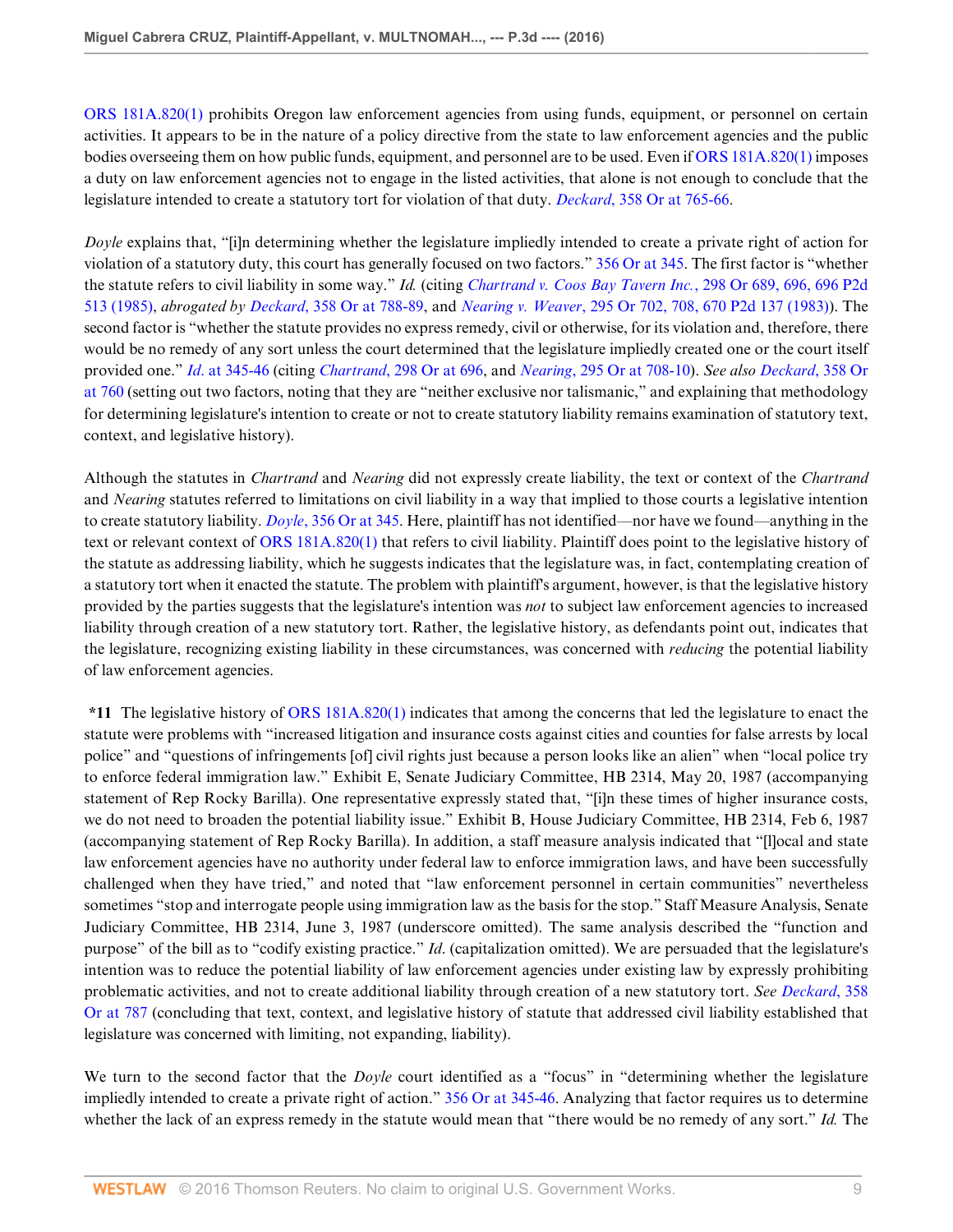legislative history, as discussed above, specifically recognized existing liability for law enforcement agencies engaging in the activities prohibited by [ORS 181A.820\(1\)](http://www.westlaw.com/Link/Document/FullText?findType=L&pubNum=1000534&cite=ORSTS181A.820&originatingDoc=I0f7471303d5611e6a6699ce8baa114cf&refType=SP&originationContext=document&vr=3.0&rs=cblt1.0&transitionType=DocumentItem&contextData=(sc.KeyciteAlert)#co_pp_f1c50000821b0) through claims for false arrest, and alluded to potential infringements of civil rights, for which there were, and are, existing rights of action. In addition, because [ORS 181A.820\(1\)](http://www.westlaw.com/Link/Document/FullText?findType=L&pubNum=1000534&cite=ORSTS181A.820&originatingDoc=I0f7471303d5611e6a6699ce8baa114cf&refType=SP&originationContext=document&vr=3.0&rs=cblt1.0&transitionType=DocumentItem&contextData=(sc.KeyciteAlert)#co_pp_f1c50000821b0) is a restriction on the use of "agency moneys," there were, and are, enforcement mechanisms relating to unauthorized expenditures of public funds. *See* [ORS 294.100](http://www.westlaw.com/Link/Document/FullText?findType=L&pubNum=1000534&cite=ORSTS294.100&originatingDoc=I0f7471303d5611e6a6699ce8baa114cf&refType=LQ&originationContext=document&vr=3.0&rs=cblt1.0&transitionType=DocumentItem&contextData=(sc.KeyciteAlert)) (prohibiting expenditures for "different purpose[s] than provided by law," and providing for enforcement by district attorney, taxpayer, or tax supervising and conservation commission of county); *[Burt v.](http://www.westlaw.com/Link/Document/FullText?findType=Y&serNum=1983151216&pubNum=0000661&originatingDoc=I0f7471303d5611e6a6699ce8baa114cf&refType=RP&originationContext=document&vr=3.0&rs=cblt1.0&transitionType=DocumentItem&contextData=(sc.KeyciteAlert)) Blumenauer*[, 65 Or App 399, 405, 672 P2d 51 \(1983\),](http://www.westlaw.com/Link/Document/FullText?findType=Y&serNum=1983151216&pubNum=0000661&originatingDoc=I0f7471303d5611e6a6699ce8baa114cf&refType=RP&originationContext=document&vr=3.0&rs=cblt1.0&transitionType=DocumentItem&contextData=(sc.KeyciteAlert)) *aff'd*, [299 Or 55, 699 P2d 168 \(1985\)](http://www.westlaw.com/Link/Document/FullText?findType=Y&serNum=1985122192&pubNum=0000661&originatingDoc=I0f7471303d5611e6a6699ce8baa114cf&refType=RP&originationContext=document&vr=3.0&rs=cblt1.0&transitionType=DocumentItem&contextData=(sc.KeyciteAlert)) ("Funds expended in activities which are generally authorized, but specifically forbidden, are for a 'different purpose than provided by law' under [ORS](http://www.westlaw.com/Link/Document/FullText?findType=L&pubNum=1000534&cite=ORSTS294.100&originatingDoc=I0f7471303d5611e6a6699ce8baa114cf&refType=SP&originationContext=document&vr=3.0&rs=cblt1.0&transitionType=DocumentItem&contextData=(sc.KeyciteAlert)#co_pp_f1c50000821b0)  $294.100(1)$ ."). We conclude that, although the statute did not create a new "express remedy  $***$  for its violation," that does not mean that "there would be no remedy of any sort unless the court determined that the legislature impliedly created one or the court itself provided one." *Doyle*[, 356 Or at 345-46](http://www.westlaw.com/Link/Document/FullText?findType=Y&serNum=2034583287&pubNum=0000641&originatingDoc=I0f7471303d5611e6a6699ce8baa114cf&refType=RP&fi=co_pp_sp_641_345&originationContext=document&vr=3.0&rs=cblt1.0&transitionType=DocumentItem&contextData=(sc.KeyciteAlert)#co_pp_sp_641_345); *see also Deckard*[, 358 Or at 793](http://www.westlaw.com/Link/Document/FullText?findType=Y&serNum=2038457474&pubNum=0000641&originatingDoc=I0f7471303d5611e6a6699ce8baa114cf&refType=RP&fi=co_pp_sp_641_793&originationContext=document&vr=3.0&rs=cblt1.0&transitionType=DocumentItem&contextData=(sc.KeyciteAlert)#co_pp_sp_641_793) (holding, in light of existing common law tort liability, that legislature did not intend statute limiting liability to create new statutory liability).

Because consideration of the text, context, legislative history, and availability of alternative mechanisms of enforcement leads to the conclusion that the legislature's intention was *not* to create new statutory liability of the kind that plaintiff asserted—a statutory tort—that ends the inquiry. *Id*.

We conclude that there is no statutory tort based on [ORS 181A.820\(1\).](http://www.westlaw.com/Link/Document/FullText?findType=L&pubNum=1000534&cite=ORSTS181A.820&originatingDoc=I0f7471303d5611e6a6699ce8baa114cf&refType=SP&originationContext=document&vr=3.0&rs=cblt1.0&transitionType=DocumentItem&contextData=(sc.KeyciteAlert)#co_pp_f1c50000821b0) Accordingly, we affirm the trial court's summary judgment rulings on plaintiff's [ORS 181A.820\(1\)](http://www.westlaw.com/Link/Document/FullText?findType=L&pubNum=1000534&cite=ORSTS181A.820&originatingDoc=I0f7471303d5611e6a6699ce8baa114cf&refType=SP&originationContext=document&vr=3.0&rs=cblt1.0&transitionType=DocumentItem&contextData=(sc.KeyciteAlert)#co_pp_f1c50000821b0) statutory tort claim.

Affirmed.

### **All Citations**

--- P.3d ----, 2016 WL 3511819

### Footnotes

<span id="page-9-0"></span>[1](#page-0-0) Plaintiff alleged his claim under *former* [ORS 181.850 \(2011\),](http://www.westlaw.com/Link/Document/FullText?findType=L&pubNum=1000534&cite=ORSTS181.850&originatingDoc=I0f7471303d5611e6a6699ce8baa114cf&refType=LQ&originationContext=document&vr=3.0&rs=cblt1.0&transitionType=DocumentItem&contextData=(sc.KeyciteAlert)) *renumbered as* [ORS 181A.820 \(2015\).](http://www.westlaw.com/Link/Document/FullText?findType=L&pubNum=1000534&cite=ORSTS181A.820&originatingDoc=I0f7471303d5611e6a6699ce8baa114cf&refType=LQ&originationContext=document&vr=3.0&rs=cblt1.0&transitionType=DocumentItem&contextData=(sc.KeyciteAlert)) The statute has not changed; we refer to the renumbered statute throughout this opinion. ORS  $181A.820(1)$  provides:

"No law enforcement agency of the State of Oregon or of any political subdivision of the state shall use agency moneys, equipment or personnel for the purpose of detecting or apprehending persons whose only violation of law is that they are persons of foreign citizenship present in the United States in violation of federal immigration laws."

<span id="page-9-1"></span>[2](#page-0-1) In 2011, the provision was numbered as [ORS 30.265\(3\)\(f\) \(2011\)](http://www.westlaw.com/Link/Document/FullText?findType=L&pubNum=1000534&cite=ORSTS30.265&originatingDoc=I0f7471303d5611e6a6699ce8baa114cf&refType=SP&originationContext=document&vr=3.0&rs=cblt1.0&transitionType=DocumentItem&contextData=(sc.KeyciteAlert)#co_pp_d08f0000f5f67), but it is now numbered as [ORS 30.265\(6\)\(f\).](http://www.westlaw.com/Link/Document/FullText?findType=L&pubNum=1000534&cite=ORSTS30.265&originatingDoc=I0f7471303d5611e6a6699ce8baa114cf&refType=SP&originationContext=document&vr=3.0&rs=cblt1.0&transitionType=DocumentItem&contextData=(sc.KeyciteAlert)#co_pp_5aa00000f37c3) Or Laws 2011, ch 270,  $\S$  1. We use the current numbering throughout this opinion. [ORS 30.265\(6\)](http://www.westlaw.com/Link/Document/FullText?findType=L&pubNum=1000534&cite=ORSTS30.265&originatingDoc=I0f7471303d5611e6a6699ce8baa114cf&refType=SP&originationContext=document&vr=3.0&rs=cblt1.0&transitionType=DocumentItem&contextData=(sc.KeyciteAlert)#co_pp_1e9a0000fd6a3) provides, as relevant here, that "[e]very public body and its officers, employees and agents acting within the scope of their employment or duties, \* \* \* are immune from liability for:

"(f) Any claim arising out of an act done or omitted under apparent authority of a law, resolution, rule or regulation that is unconstitutional, invalid or inapplicable except to the extent that they would have been liable had the law, resolution, rule or regulation been constitutional, valid and applicable, unless such act was done or omitted in bad faith or with malice." For brevity, where the context allows, we refer to "[e]very public body and its officers, employees and agents" as "public actors," and we refer to "a law, resolution, rule or regulation" as a "law," or, collectively, as "laws."

### <span id="page-9-2"></span>[3](#page-1-0) [8 CFR section 287.7](http://www.westlaw.com/Link/Document/FullText?findType=L&pubNum=1000547&cite=8CFRS287.7&originatingDoc=I0f7471303d5611e6a6699ce8baa114cf&refType=LQ&originationContext=document&vr=3.0&rs=cblt1.0&transitionType=DocumentItem&contextData=(sc.KeyciteAlert)) provides, in part:

"(a) Detainers in general. \* \* \* Any authorized immigration officer may at any time issue a Form I-247, Immigration Detainer–Notice of Action, to any other Federal, State, or local law enforcement agency. A detainer serves to advise another law enforcement agency that the Department seeks custody of an alien presently in the custody of that agency, for the purpose of arresting and removing the alien. The detainer is a request that such agency advise the Department, prior to release of the alien, in order for the Department to arrange to assume custody, in situations when gaining immediate physical custody is either impracticable or impossible. "\* \* \* \* \*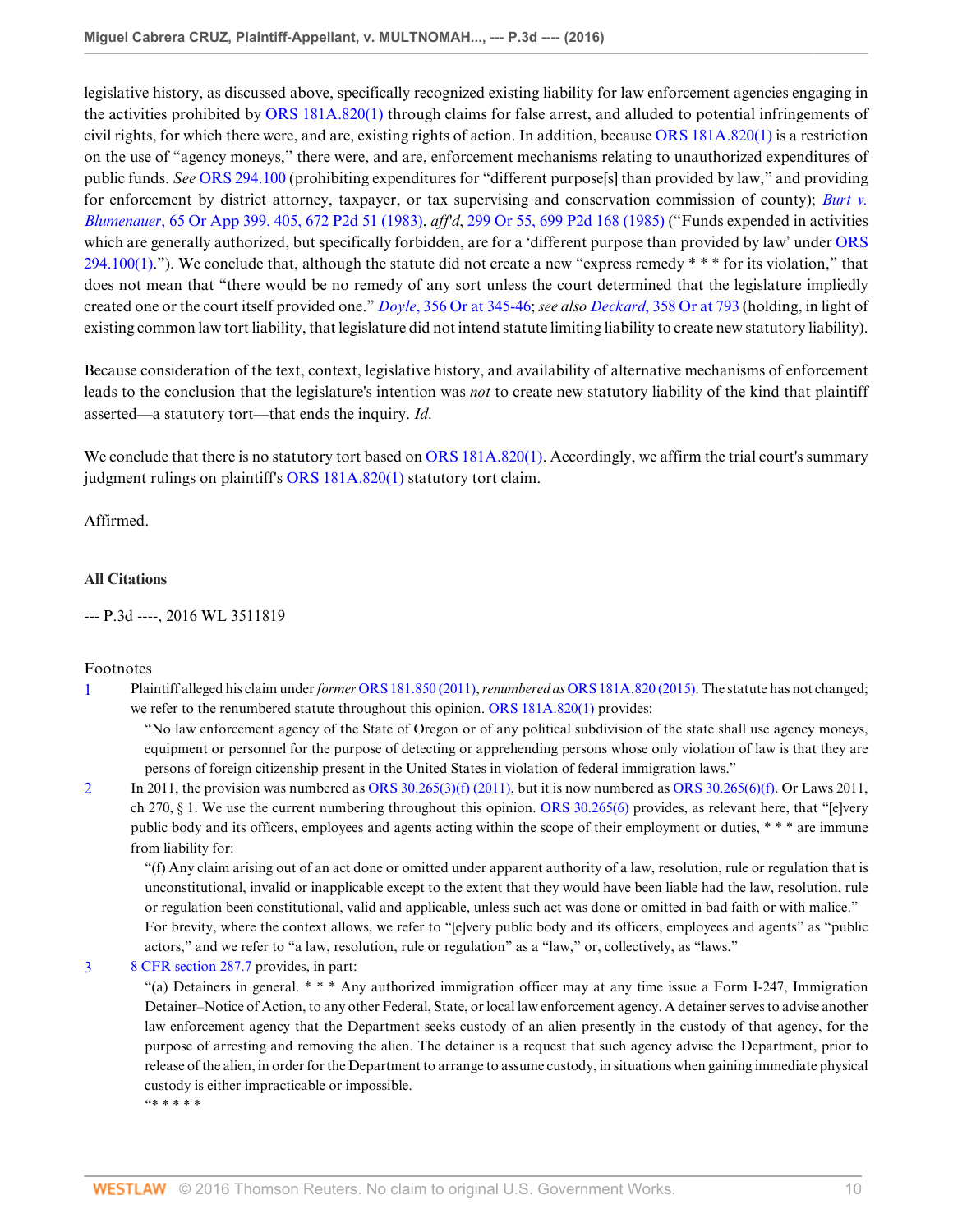"(c) Availability of records. In order for the Department to accurately determine the propriety of issuing a detainer, serving a notice to appear, or taking custody of an alien in accordance with this section, the criminal justice agency requesting such action or informing the Department of a conviction or act that renders an alien inadmissible or removable under any provision of law shall provide the Department with all documentary records and information available from the agency that reasonably relates to the alien's status in the United States, or that may have an impact on conditions of release.

"(d) Temporary detention at Department request. Upon a determination by the Department to issue a detainer for an alien not otherwise detained by a criminal justice agency, such agency shall maintain custody of the alien for a period not to exceed 48 hours, excluding Saturdays, Sundays, and holidays in order to permit assumption of custody by the Department. "(e) Financial responsibility for detention. No detainer issued as a result of a determination made under this chapter I shall incur any fiscal obligation on the part of the Department, until actual assumption of custody by the Department, except as provided in paragraph (d) of this section."

(Italics omitted.)

- <span id="page-10-0"></span>[4](#page-1-1) False imprisonment has four elements: (1) the defendant confined the plaintiff; (2) the defendant intended the act of confinement; (3) the plaintiff was aware of being confined; and (4) the confinement was unlawful. *[Fossen v. Clackamas](http://www.westlaw.com/Link/Document/FullText?findType=Y&serNum=2036483380&pubNum=0004645&originatingDoc=I0f7471303d5611e6a6699ce8baa114cf&refType=RP&originationContext=document&vr=3.0&rs=cblt1.0&transitionType=DocumentItem&contextData=(sc.KeyciteAlert)) County*, [271 Or App 842, 847, 352 P3d 1288 \(2015\)](http://www.westlaw.com/Link/Document/FullText?findType=Y&serNum=2036483380&pubNum=0004645&originatingDoc=I0f7471303d5611e6a6699ce8baa114cf&refType=RP&originationContext=document&vr=3.0&rs=cblt1.0&transitionType=DocumentItem&contextData=(sc.KeyciteAlert)).
- <span id="page-10-1"></span>[5](#page-1-2) Although plaintiff did not allege a claim for declaratory relief, plaintiff requested in his prayer for relief a declaration that his detention was unlawful. We note that plaintiff would not be entitled to any of the relief in his prayer for relief unless and until defendants were found liable on one of plaintiff's claims. In light of our disposition of the second and third assignments of error, we reject plaintiff's first assignment of error without further discussion.
- <span id="page-10-2"></span>[6](#page-1-3) Although his assignments of error are not in the form prescribed by [ORAP 5.45\(3\)](http://www.westlaw.com/Link/Document/FullText?findType=L&pubNum=1006670&cite=ORRRAPORAP5.45&originatingDoc=I0f7471303d5611e6a6699ce8baa114cf&refType=LQ&originationContext=document&vr=3.0&rs=cblt1.0&transitionType=DocumentItem&contextData=(sc.KeyciteAlert)) (requiring that assignments of error "identify precisely the \* \* \* ruling that is being challenged"), we understand plaintiff to assign error to the trial court's rulings granting defendants' motion for summary judgment and denying plaintiff's motion for partial summary judgment, on each of the identified grounds, and we describe the assignments consistently with that understanding.
- <span id="page-10-3"></span>[7](#page-2-0) A federal regulation, like a federal statute, can preempt state law in the event of a conflict between the laws. *[Hillsborough](http://www.westlaw.com/Link/Document/FullText?findType=Y&serNum=1985127856&pubNum=0000708&originatingDoc=I0f7471303d5611e6a6699ce8baa114cf&refType=RP&originationContext=document&vr=3.0&rs=cblt1.0&transitionType=DocumentItem&contextData=(sc.KeyciteAlert)) County, Fla. v. Automated Medical Laboratories, Inc.*[, 471 US 707, 713, 105 S Ct 2371, 85 L Ed 2d 714 \(1985\)](http://www.westlaw.com/Link/Document/FullText?findType=Y&serNum=1985127856&pubNum=0000708&originatingDoc=I0f7471303d5611e6a6699ce8baa114cf&refType=RP&originationContext=document&vr=3.0&rs=cblt1.0&transitionType=DocumentItem&contextData=(sc.KeyciteAlert)) ("[S]tate laws can be pre-empted by federal regulations as well as by federal statutes.").
- <span id="page-10-4"></span>[8](#page-4-0) Although, as noted, plaintiff did state that defendants' assertion of apparent-authority immunity based on a mandatory reading of [8 CFR section 287.7\(d\)](http://www.westlaw.com/Link/Document/FullText?findType=L&pubNum=1000547&cite=8CFRS287.7&originatingDoc=I0f7471303d5611e6a6699ce8baa114cf&refType=LQ&originationContext=document&vr=3.0&rs=cblt1.0&transitionType=DocumentItem&contextData=(sc.KeyciteAlert)) "suggests bad faith" in light of defendants' later decision not to comply with some detainers, that did not amount to a contention that defendants had acted in bad faith when they detained plaintiff. Plaintiff did not argue below, and does not argue to us, that defendants acted in bad faith or with malice when they detained plaintiff.
- <span id="page-10-5"></span>[9](#page-4-1) Defendants contend that plaintiff's arguments are not preserved. We agree that plaintiff's arguments have shifted somewhat on appeal. However, the question whether apparent-authority immunity applied to plaintiff's false-imprisonment claim was squarely presented to and addressed by the trial court, and the reason for the shift in argument is that the trial court framed and analyzed the issues slightly differently from the way in which defendants had done that. Under those circumstances, plaintiff's arguments on appeal are sufficiently preserved. *See State v. Coburn*[, 146 Or App 653, 657, 934 P2d 579 \(1997\)](http://www.westlaw.com/Link/Document/FullText?findType=Y&serNum=1997065480&pubNum=0000661&originatingDoc=I0f7471303d5611e6a6699ce8baa114cf&refType=RP&originationContext=document&vr=3.0&rs=cblt1.0&transitionType=DocumentItem&contextData=(sc.KeyciteAlert)) ("Irrespective of the shifting arguments of both parties on appeal, it is clear that the issue before us is the same as the one squarely presented to the resentencing court[.]").

In a related vein, as part of his arguments on appeal, plaintiff asserts that defendants conceded during a colloquy with the trial court that, if [8 CFR section 287.7\(d\)](http://www.westlaw.com/Link/Document/FullText?findType=L&pubNum=1000547&cite=8CFRS287.7&originatingDoc=I0f7471303d5611e6a6699ce8baa114cf&refType=LQ&originationContext=document&vr=3.0&rs=cblt1.0&transitionType=DocumentItem&contextData=(sc.KeyciteAlert)) is not mandatory, then they would "lose this case." We note that, even if defense counsel's statements during that colloquy amounted to a legal concession—a proposition that we find to be doubtful—it would be immaterial to our task of reviewing plaintiff's claims of error on appeal. The trial court recognized in its letter opinion that the relevant question in applying [ORS 30.265\(6\)\(f\)](http://www.westlaw.com/Link/Document/FullText?findType=L&pubNum=1000534&cite=ORSTS30.265&originatingDoc=I0f7471303d5611e6a6699ce8baa114cf&refType=SP&originationContext=document&vr=3.0&rs=cblt1.0&transitionType=DocumentItem&contextData=(sc.KeyciteAlert)#co_pp_5aa00000f37c3) was not the correct construction of [8 CFR section 287.7\(d\),](http://www.westlaw.com/Link/Document/FullText?findType=L&pubNum=1000547&cite=8CFRS287.7&originatingDoc=I0f7471303d5611e6a6699ce8baa114cf&refType=LQ&originationContext=document&vr=3.0&rs=cblt1.0&transitionType=DocumentItem&contextData=(sc.KeyciteAlert)) but, rather, whether, when defendants detained plaintiff, they had acted under the *apparent* authority of that regulation. Our task is to determine whether the trial court's ruling was erroneous as plaintiff asserts; defendants are not precluded on appeal from arguing that the trial court's ruling, and reasoning, are correct. *State v. Bailey*[, 143 Or App 285, 292, 924 P2d](http://www.westlaw.com/Link/Document/FullText?findType=Y&serNum=1996200532&pubNum=0000661&originatingDoc=I0f7471303d5611e6a6699ce8baa114cf&refType=RP&originationContext=document&vr=3.0&rs=cblt1.0&transitionType=DocumentItem&contextData=(sc.KeyciteAlert)) [833 \(1996\)](http://www.westlaw.com/Link/Document/FullText?findType=Y&serNum=1996200532&pubNum=0000661&originatingDoc=I0f7471303d5611e6a6699ce8baa114cf&refType=RP&originationContext=document&vr=3.0&rs=cblt1.0&transitionType=DocumentItem&contextData=(sc.KeyciteAlert)) ("Hold[ing] the state to its legal concession below \*\*\* cannot be squared with this court's essential function" as "an error-correcting court; we reverse or modify trial court rulings only if those rulings are erroneous as asserted by the party assigning or cross-assigning error." (Citations omitted.)); *see also [State ex rel. Juv. Dept. v. Pfaff](http://www.westlaw.com/Link/Document/FullText?findType=Y&serNum=1999282672&pubNum=0000661&originatingDoc=I0f7471303d5611e6a6699ce8baa114cf&refType=RP&originationContext=document&vr=3.0&rs=cblt1.0&transitionType=DocumentItem&contextData=(sc.KeyciteAlert))*, 164 Or App 470, [476, 994 P2d 147 \(1999\)](http://www.westlaw.com/Link/Document/FullText?findType=Y&serNum=1999282672&pubNum=0000661&originatingDoc=I0f7471303d5611e6a6699ce8baa114cf&refType=RP&originationContext=document&vr=3.0&rs=cblt1.0&transitionType=DocumentItem&contextData=(sc.KeyciteAlert)) (en banc), *rev den*, [331 Or 193 \(2000\)](http://www.westlaw.com/Link/Document/FullText?findType=Y&serNum=2000573107&pubNum=0000641&originatingDoc=I0f7471303d5611e6a6699ce8baa114cf&refType=RP&originationContext=document&vr=3.0&rs=cblt1.0&transitionType=DocumentItem&contextData=(sc.KeyciteAlert)) (holding that state's concession to trial court did not preclude assertion or consideration of conceded ground on appeal).

<span id="page-10-6"></span>[10](#page-5-0) [ORS 30.265 \(1967\)](http://www.westlaw.com/Link/Document/FullText?findType=L&pubNum=1000534&cite=ORSTS30.265&originatingDoc=I0f7471303d5611e6a6699ce8baa114cf&refType=LQ&originationContext=document&vr=3.0&rs=cblt1.0&transitionType=DocumentItem&contextData=(sc.KeyciteAlert)) has been amended and its subsections renumbered multiple times. *See* Or Laws 1969, ch 429, § 1; Or Laws 1975, ch 609, § 12; Or Laws 1977, ch 823, § 2; Or Laws 1981, ch 490 § 4; Or Laws 1985, ch 731, § 31; Or Laws 1987, ch 705, §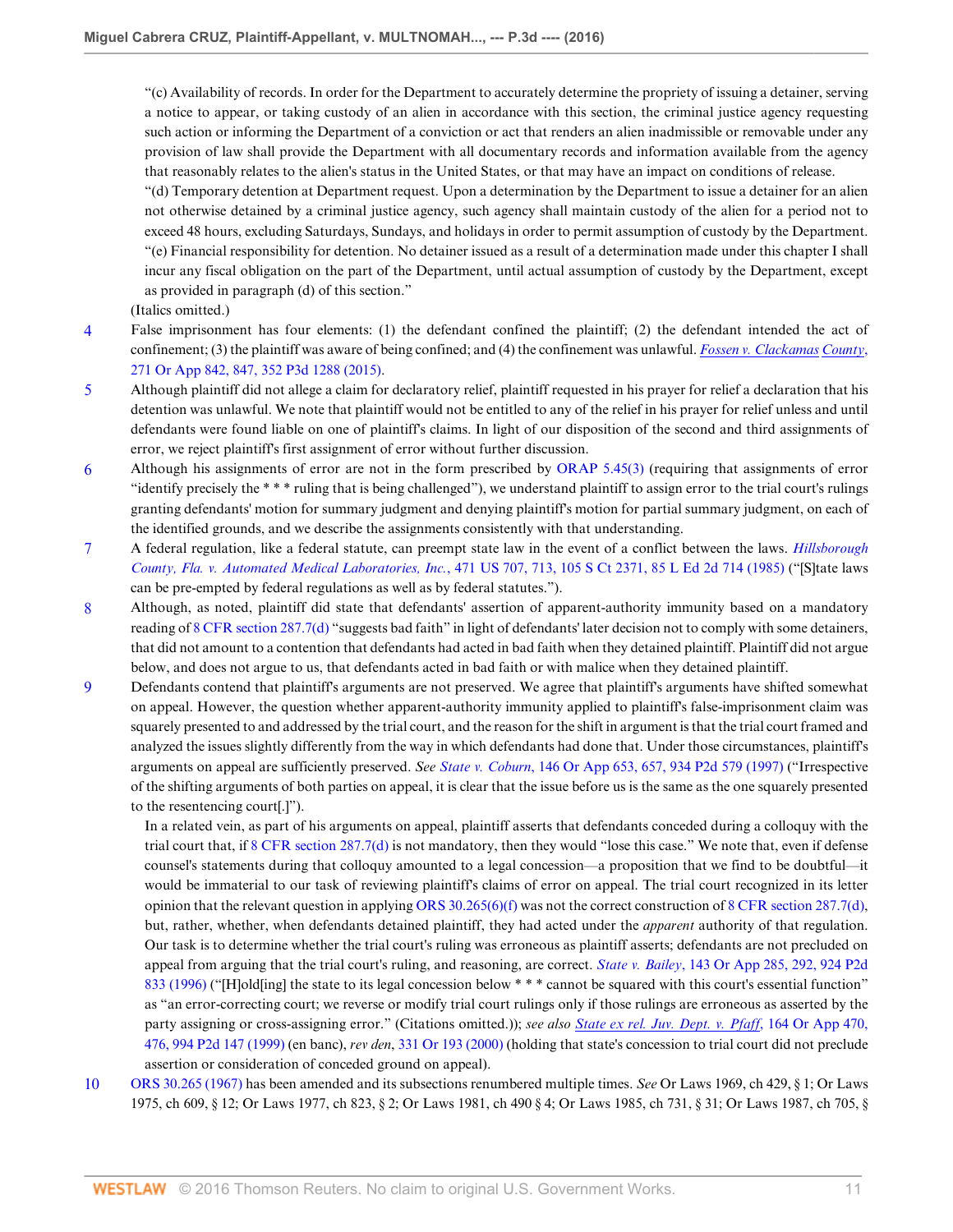7; Or Laws 1991, ch 861, § 1; Or Laws 2005, ch 22, § 19; Or Laws 2007, ch 803, § 4; Or Laws 2011, ch 270, § 1. The apparentauthority immunity provision is now in [ORS 30.265\(6\)\(f\).](http://www.westlaw.com/Link/Document/FullText?findType=L&pubNum=1000534&cite=ORSTS30.265&originatingDoc=I0f7471303d5611e6a6699ce8baa114cf&refType=SP&originationContext=document&vr=3.0&rs=cblt1.0&transitionType=DocumentItem&contextData=(sc.KeyciteAlert)#co_pp_5aa00000f37c3)

- <span id="page-11-0"></span>[11](#page-5-1) Exhibits that were submitted to the House Judiciary Committee, Exhibits H and I, House Judiciary Committee, HB 1515, Mar 10, 1969 (accompanying statement of Bureau of Governmental Research and Service attorney Joseph T. Henke), by an attorney identified in the committee minutes as a principal drafter of the bill, Minutes, House Committee on Judiciary, Mar 10, 1969, 2, reinforce that conclusion. Exhibit H, an explanation of the bill, states that the new provision "makes clear that public employe[e]s are immune from liability for enforcing a law in good faith without knowledge that it is invalid or inapplicable." Exhibit I, containing comments on the bill by section, explains that the apparent-authority immunity section of the bill was adapted from a California Code provision, [Cal Gov't Code § 820.6,](http://www.westlaw.com/Link/Document/FullText?findType=L&pubNum=1000211&cite=CAGTS820.6&originatingDoc=I0f7471303d5611e6a6699ce8baa114cf&refType=LQ&originationContext=document&vr=3.0&rs=cblt1.0&transitionType=DocumentItem&contextData=(sc.KeyciteAlert)) and that the new immunity provision "abrogates the Oregon rule [that] made a public employe[e] liable for enforcing an invalid statute even though done in good faith without knowledge of its invalidity." Exhibit I at 4. A California Senate Legislative Committee comment on the California provision notes that it "provides immunity to an employee who acts in good faith, without malice, and under the apparent authority of an unconstitutional, invalid or inapplicable enactment, even though the employee may have been negligent in his good faith belief that the enactment was constitutional, valid and applicable." *See* [Cal Gov't Code § 820.6 \(West 2016\)](http://www.westlaw.com/Link/Document/FullText?findType=L&pubNum=1000211&cite=CAGTS820.6&originatingDoc=I0f7471303d5611e6a6699ce8baa114cf&refType=LQ&originationContext=document&vr=3.0&rs=cblt1.0&transitionType=DocumentItem&contextData=(sc.KeyciteAlert)) (Senate Legislative Committee Comment following [section 820.6](http://www.westlaw.com/Link/Document/FullText?findType=L&pubNum=1000211&cite=CAGTS820.6&originatingDoc=I0f7471303d5611e6a6699ce8baa114cf&refType=LQ&originationContext=document&vr=3.0&rs=cblt1.0&transitionType=DocumentItem&contextData=(sc.KeyciteAlert))).
- <span id="page-11-1"></span>[12](#page-5-2) Plaintiff cites numerous cases as authority in support of his contention that defendants' construction of the rule is incorrect and unreasonable. Plaintiff cites only two cases, however, that are relatively on point on the issue at hand and were decided before plaintiff's detention, *Buquer v. City of Indianapolis*[, 797 F Supp 2d 905, 911 \(SD Ind 2011\)](http://www.westlaw.com/Link/Document/FullText?findType=Y&serNum=2025558028&pubNum=0004637&originatingDoc=I0f7471303d5611e6a6699ce8baa114cf&refType=RP&fi=co_pp_sp_4637_911&originationContext=document&vr=3.0&rs=cblt1.0&transitionType=DocumentItem&contextData=(sc.KeyciteAlert)#co_pp_sp_4637_911) (describing immigration detainer and [8 CFR section 287.7\(d\)](http://www.westlaw.com/Link/Document/FullText?findType=L&pubNum=1000547&cite=8CFRS287.7&originatingDoc=I0f7471303d5611e6a6699ce8baa114cf&refType=LQ&originationContext=document&vr=3.0&rs=cblt1.0&transitionType=DocumentItem&contextData=(sc.KeyciteAlert)) as merely a request to hold a person), and *[Committee for Immigrant Rights of Sonoma](http://www.westlaw.com/Link/Document/FullText?findType=Y&serNum=2019536011&pubNum=0004637&originatingDoc=I0f7471303d5611e6a6699ce8baa114cf&refType=RP&fi=co_pp_sp_4637_1196&originationContext=document&vr=3.0&rs=cblt1.0&transitionType=DocumentItem&contextData=(sc.KeyciteAlert)#co_pp_sp_4637_1196) County v. County of Sonoma*[, 644 F Supp 2d 1177, 1196, 1206 \(ND Cal 2009\)](http://www.westlaw.com/Link/Document/FullText?findType=Y&serNum=2019536011&pubNum=0004637&originatingDoc=I0f7471303d5611e6a6699ce8baa114cf&refType=RP&fi=co_pp_sp_4637_1196&originationContext=document&vr=3.0&rs=cblt1.0&transitionType=DocumentItem&contextData=(sc.KeyciteAlert)#co_pp_sp_4637_1196) (holding that [8 CFR section 287.7](http://www.westlaw.com/Link/Document/FullText?findType=L&pubNum=1000547&cite=8CFRS287.7&originatingDoc=I0f7471303d5611e6a6699ce8baa114cf&refType=LQ&originationContext=document&vr=3.0&rs=cblt1.0&transitionType=DocumentItem&contextData=(sc.KeyciteAlert)) is valid, and agreeing that "ICE has the authority to issue immigration detainers that require County Defendants to take and hold persons in local custody, even in the absence of an arrest for a controlled substance violation"). Those cases do not establish that defendants' construction of [8 CFR section 287.7\(d\)](http://www.westlaw.com/Link/Document/FullText?findType=L&pubNum=1000547&cite=8CFRS287.7&originatingDoc=I0f7471303d5611e6a6699ce8baa114cf&refType=LQ&originationContext=document&vr=3.0&rs=cblt1.0&transitionType=DocumentItem&contextData=(sc.KeyciteAlert)) was implausible.

Even including the more recent cases that the parties cite, instead of establishing that there is only one reasonable way to construe 8 CFR section  $287.7(d)$ , as plaintiff contends, those cases show that, when presented with the same question defendants faced—whether detainers that invoke [8 CFR section 287.7\(d\)](http://www.westlaw.com/Link/Document/FullText?findType=L&pubNum=1000547&cite=8CFRS287.7&originatingDoc=I0f7471303d5611e6a6699ce8baa114cf&refType=LQ&originationContext=document&vr=3.0&rs=cblt1.0&transitionType=DocumentItem&contextData=(sc.KeyciteAlert)) are mandatory or mere requests—courts have arrived at different conclusions. *See Galarza v. Szalczyk*[, 745 F3d 634, 640-45 \(3d Cir 2014\)](http://www.westlaw.com/Link/Document/FullText?findType=Y&serNum=2032818671&pubNum=0000506&originatingDoc=I0f7471303d5611e6a6699ce8baa114cf&refType=RP&fi=co_pp_sp_506_640&originationContext=document&vr=3.0&rs=cblt1.0&transitionType=DocumentItem&contextData=(sc.KeyciteAlert)#co_pp_sp_506_640) (construing [8 CFR section](http://www.westlaw.com/Link/Document/FullText?findType=L&pubNum=1000547&cite=8CFRS287.7&originatingDoc=I0f7471303d5611e6a6699ce8baa114cf&refType=LQ&originationContext=document&vr=3.0&rs=cblt1.0&transitionType=DocumentItem&contextData=(sc.KeyciteAlert))  $287.7(d)$  as merely a request, and noting potential constitutional and statutory infirmities if interpreted as mandatory); *Miranda-Olivares v. Clackamas County*[, No 3:12–CV–02317–ST, 2014 WL 1414305, \\*4-\\*8 \(D Or Apr 11, 2014\)](http://www.westlaw.com/Link/Document/FullText?findType=Y&serNum=2033158863&pubNum=0000999&originatingDoc=I0f7471303d5611e6a6699ce8baa114cf&refType=RP&originationContext=document&vr=3.0&rs=cblt1.0&transitionType=DocumentItem&contextData=(sc.KeyciteAlert)) (construing [8 CFR section 287.7\(d\)](http://www.westlaw.com/Link/Document/FullText?findType=L&pubNum=1000547&cite=8CFRS287.7&originatingDoc=I0f7471303d5611e6a6699ce8baa114cf&refType=LQ&originationContext=document&vr=3.0&rs=cblt1.0&transitionType=DocumentItem&contextData=(sc.KeyciteAlert)) as a request, but noting that conflicting judicial interpretations show that text of rule is ambiguous); *Ramirez-Mendoza v. Maury County*, *Tenn*[, No 1:12–CV–00014, 2013 WL 298124, \\*8 \(MD Tenn Jan 25, 2013\),](http://www.westlaw.com/Link/Document/FullText?findType=Y&serNum=2029732486&pubNum=0000999&originatingDoc=I0f7471303d5611e6a6699ce8baa114cf&refType=RP&originationContext=document&vr=3.0&rs=cblt1.0&transitionType=DocumentItem&contextData=(sc.KeyciteAlert)) *appeal dismissed*, 13-5256 (6th Cir May 23, 2013) (holding that an "ICE detainer imposed a federal mandate upon the Defendant" to maintain custody of the plaintiff); *Moreno v. Napolitano*[, No 11 C 5452, 2012 WL 5995820, \\*5 \(ND Ill Nov 30, 2012\)](http://www.westlaw.com/Link/Document/FullText?findType=Y&serNum=2029319977&pubNum=0000999&originatingDoc=I0f7471303d5611e6a6699ce8baa114cf&refType=RP&originationContext=document&vr=3.0&rs=cblt1.0&transitionType=DocumentItem&contextData=(sc.KeyciteAlert)) (interpreting "mandatory language" of [8 CFR section 287.7\(d\)](http://www.westlaw.com/Link/Document/FullText?findType=L&pubNum=1000547&cite=8CFRS287.7&originatingDoc=I0f7471303d5611e6a6699ce8baa114cf&refType=LQ&originationContext=document&vr=3.0&rs=cblt1.0&transitionType=DocumentItem&contextData=(sc.KeyciteAlert)) as requiring detention pursuant to detainer). In light of those conflicting conclusions, the cases cited do not lead us to conclude that defendants' 2011 construction of the regulation was implausible.

- <span id="page-11-2"></span>[13](#page-7-0) The trial court resolved the statutory tort claim on the basis that there is no private right of action sounding in tort for violations of [ORS 181A.820.](http://www.westlaw.com/Link/Document/FullText?findType=L&pubNum=1000534&cite=ORSTS181A.820&originatingDoc=I0f7471303d5611e6a6699ce8baa114cf&refType=LQ&originationContext=document&vr=3.0&rs=cblt1.0&transitionType=DocumentItem&contextData=(sc.KeyciteAlert)) Defendants do not argue on appeal that we should affirm the trial court's summary judgment rulings on that claim on the alternative ground that, even if such a claim exists, defendants would be immune under [ORS](http://www.westlaw.com/Link/Document/FullText?findType=L&pubNum=1000534&cite=ORSTS30.265&originatingDoc=I0f7471303d5611e6a6699ce8baa114cf&refType=SP&originationContext=document&vr=3.0&rs=cblt1.0&transitionType=DocumentItem&contextData=(sc.KeyciteAlert)#co_pp_5aa00000f37c3) [30.265\(6\)\(f\)](http://www.westlaw.com/Link/Document/FullText?findType=L&pubNum=1000534&cite=ORSTS30.265&originatingDoc=I0f7471303d5611e6a6699ce8baa114cf&refType=SP&originationContext=document&vr=3.0&rs=cblt1.0&transitionType=DocumentItem&contextData=(sc.KeyciteAlert)#co_pp_5aa00000f37c3) from liability on it, and we express no opinion on that issue.
- <span id="page-11-3"></span>[14](#page-7-1) Briefing in this case was completed before the Supreme Court decided *Doyle v. City of Medford*[, 356 Or 336, 338-39, 337 P3d](http://www.westlaw.com/Link/Document/FullText?findType=Y&serNum=2034583287&pubNum=0004645&originatingDoc=I0f7471303d5611e6a6699ce8baa114cf&refType=RP&originationContext=document&vr=3.0&rs=cblt1.0&transitionType=DocumentItem&contextData=(sc.KeyciteAlert)) [797 \(2014\)](http://www.westlaw.com/Link/Document/FullText?findType=Y&serNum=2034583287&pubNum=0004645&originatingDoc=I0f7471303d5611e6a6699ce8baa114cf&refType=RP&originationContext=document&vr=3.0&rs=cblt1.0&transitionType=DocumentItem&contextData=(sc.KeyciteAlert)), in which it held that, "where a statute imposes a legal duty, but there is no indication that the legislature intended to create (or not to create) a private right of action for its enforcement, courts must (if such relief is sought) determine whether the judicial creation of a common-law right of action would be consistent with the legislative provision, appropriate for promoting its policy, and needed to ensure its effectiveness." Plaintiff did not argue to the trial court, or to us, for creation of a commonlaw right of action based on [ORS 181A.820\(1\),](http://www.westlaw.com/Link/Document/FullText?findType=L&pubNum=1000534&cite=ORSTS181A.820&originatingDoc=I0f7471303d5611e6a6699ce8baa114cf&refType=SP&originationContext=document&vr=3.0&rs=cblt1.0&transitionType=DocumentItem&contextData=(sc.KeyciteAlert)#co_pp_f1c50000821b0) and because we conclude that the legislature intended *not* to create a new private right of action for enforcement of the statute, that would in any event end the inquiry. *See* [356 Or at 338-39](http://www.westlaw.com/Link/Document/FullText?findType=Y&serNum=2034583287&pubNum=0000641&originatingDoc=I0f7471303d5611e6a6699ce8baa114cf&refType=RP&fi=co_pp_sp_641_338&originationContext=document&vr=3.0&rs=cblt1.0&transitionType=DocumentItem&contextData=(sc.KeyciteAlert)#co_pp_sp_641_338)*.*
- <span id="page-11-4"></span>[15](#page-7-2) As did the trial court, we assume without deciding that [ORS 181A.820\(1\)](http://www.westlaw.com/Link/Document/FullText?findType=L&pubNum=1000534&cite=ORSTS181A.820&originatingDoc=I0f7471303d5611e6a6699ce8baa114cf&refType=SP&originationContext=document&vr=3.0&rs=cblt1.0&transitionType=DocumentItem&contextData=(sc.KeyciteAlert)#co_pp_f1c50000821b0) applied to defendants' unreimbursed detention of plaintiff after the criminal charges against him were reduced to violations. We pause also to clarify terminology. As the Supreme Court explained in *Doyle*[, 356 Or at 338 n 2, 344 n 6](http://www.westlaw.com/Link/Document/FullText?findType=Y&serNum=2034583287&pubNum=0000641&originatingDoc=I0f7471303d5611e6a6699ce8baa114cf&refType=RP&fi=co_pp_sp_641_338&originationContext=document&vr=3.0&rs=cblt1.0&transitionType=DocumentItem&contextData=(sc.KeyciteAlert)#co_pp_sp_641_338), a private right of action for enforcement of a statutory duty can take the form of either statutory liability, if intended by the legislature, or a judicially created right of action. Further, statutory liability may sound in tort or take some other form. Here, because plaintiff alleged a "statutory tort," the question is whether the legislature intended to create new statutory liability sounding in tort, to which we refer for brevity as a statutory tort.